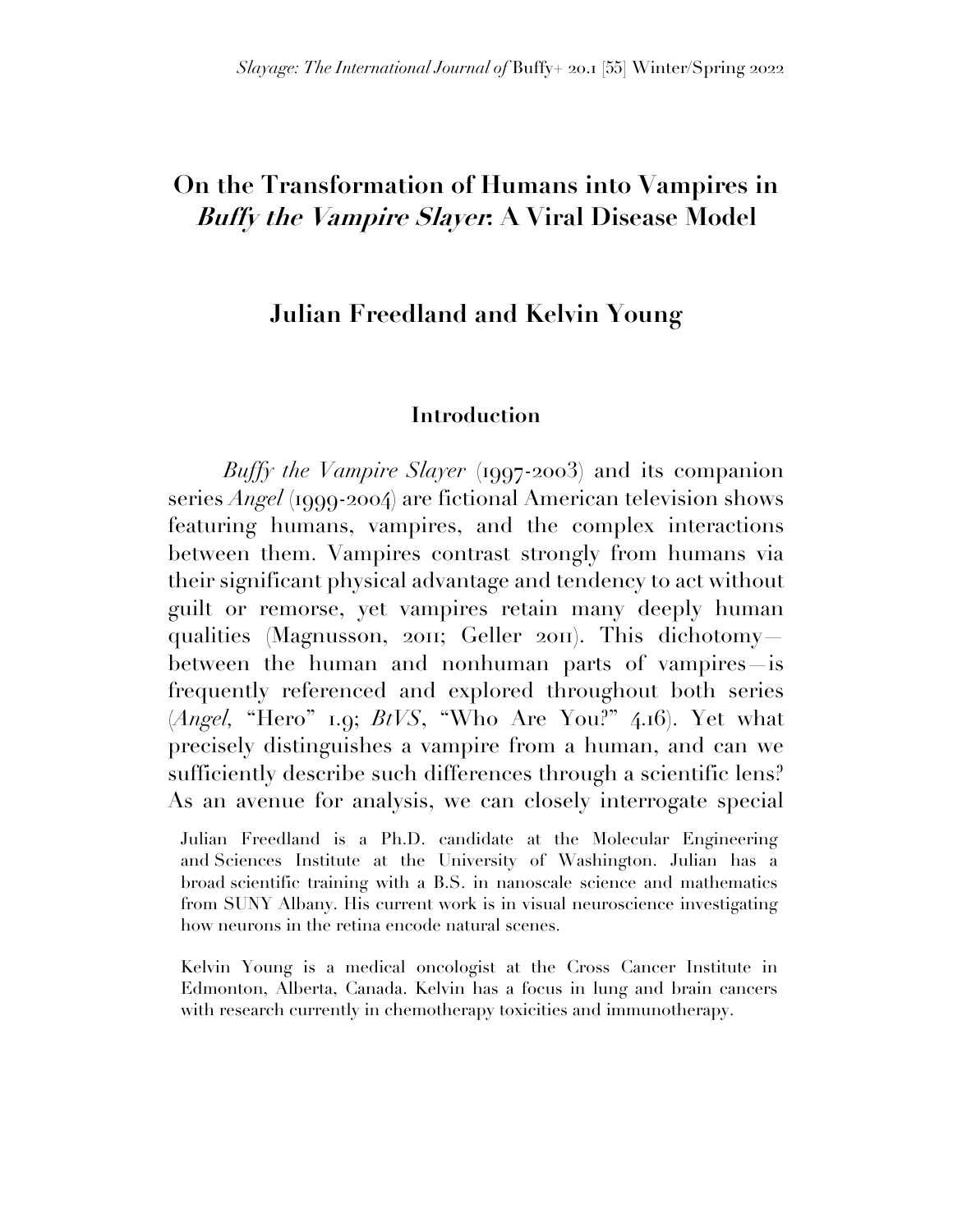cases within the Buffyverse known as siring. Siring occurs when a human is transformed into a vampire, a process which must take place over the course of several hours or more. Closely addressing variations that occur between a human and their vampiric form highlights specific changes to human physiology and behavior, enabling us to better understand vampires across *Buffy* and other fictional works.

Here, we used clinical and biological evidence to design a scientifically-driven model for the siring process. We then performed a series of numerical simulations on our model to better gauge how vampirism is introduced into humans over 24 hours. Finally, we assessed the specific changes to human physiology and behavior that might allow vampirism to seem plausible. We find that through a scientific approach, much of the siring process and vampire physiology can be sufficiently explained.

The success of such models highlights the importance of logical consistency across fictional narratives.<sup>1</sup> Applying scientific perspectives to fantastical systems can also aid pedagogy by introducing fandoms and students to current trends in scientific research (e.g., viral models and simulations). Additionally, while fiction often requires some suspension of disbelief, plausible scientific explanations can identify nuances that greatly add to the viewing experience and can aid in the future contextual analyses of vampire-based fiction within and beyond the Buffyverse.

#### **The Siring Process in Buffy the Vampire Slayer and Angel**

The act of turning a human into a vampire ("siring") in both *Buffy the Vampire Slayer* and *Angel* is a two-step process. First, a vampire physically bites a human and draws blood for several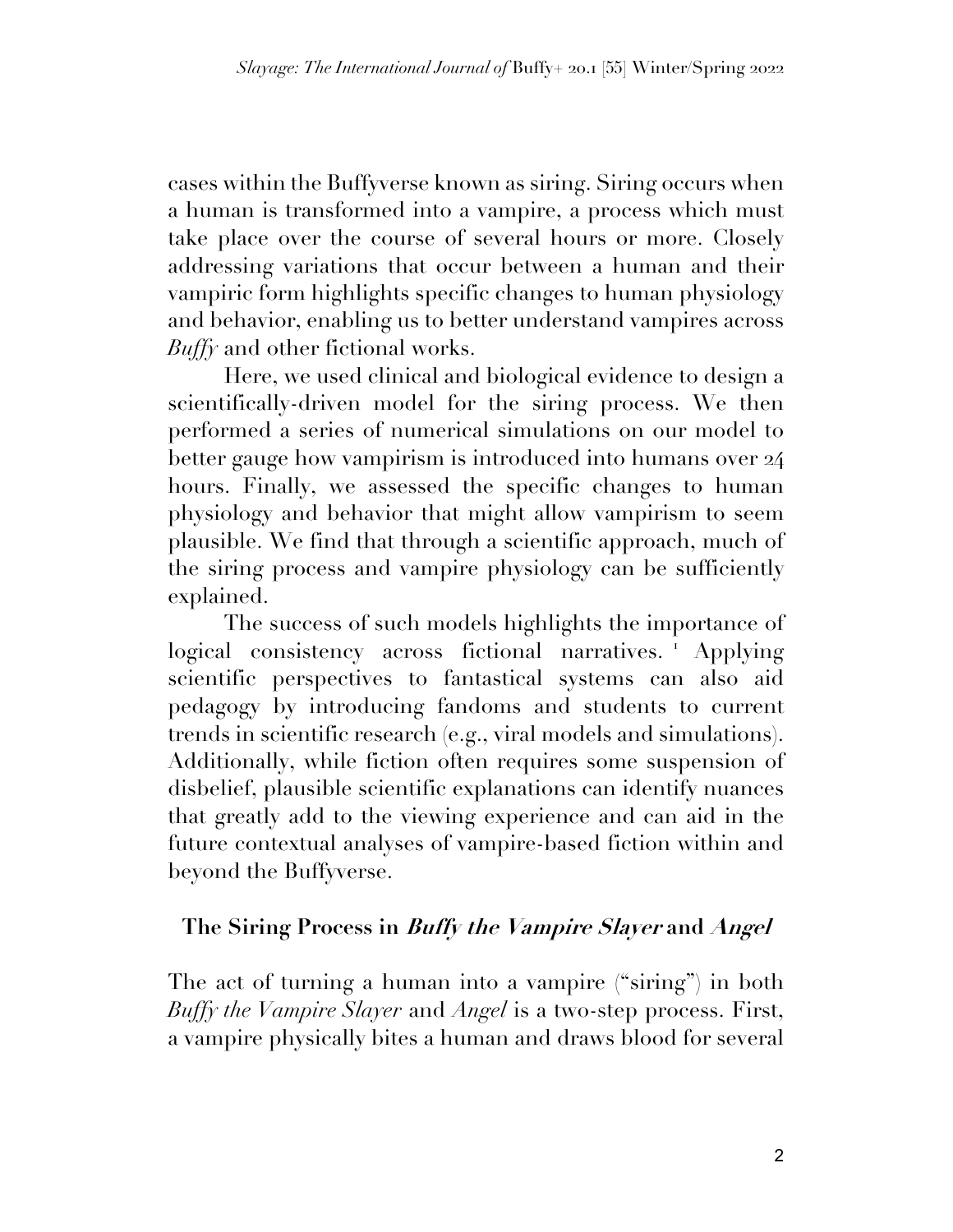seconds. Then, the vampire self-inflicts a wound and forces the human to drink their blood for some length of time. In the immortal words of Buffy:

"They have to suck your blood. And then you have to suck their blood. It's like a whole big sucking thing." (*BtVS* "Welcome to the Hellmouth" 1.1,  $17:20-26$ ).

Once completed, the human will rise as a newly undead vampire the following night. The exact time at which this occurs is variable, and no additional preparations, such as a burial, need to be made (*Angel* "Reunion" 2.10). This suggests that a two-step siring process captures the minimal criteria required to transform a human into a vampire.

Of these two steps, the human consumption of vampire blood acts as a main driver for siring, since vampires can freely feed on humans without consequence (*BtVS* "Angel" 1.7). Over the course of several hours, ingested vampire blood will introduce several vampiric traits into humans, among them enhanced strength, craving the consumption of blood, aggressive behavior, and changes to facial musculature. Such a process is analogous to a human drinking a contaminated liquid (vampire blood) and contracting a chronic illness (vampirism).

Although characterizing vampirism as a disease may hardly seem appropriate, it may have precedence within the Buffyverse. Giles describes vampires as "a human form […] infected by the demon's soul," and medically-focused interpretations of the term "infected" provide a useful framework through which to approach the siring process (*BtVS* "The Harvest" 1.2, 3:29-32). Additionally, infection-based approaches to vampirism are present in other fictional works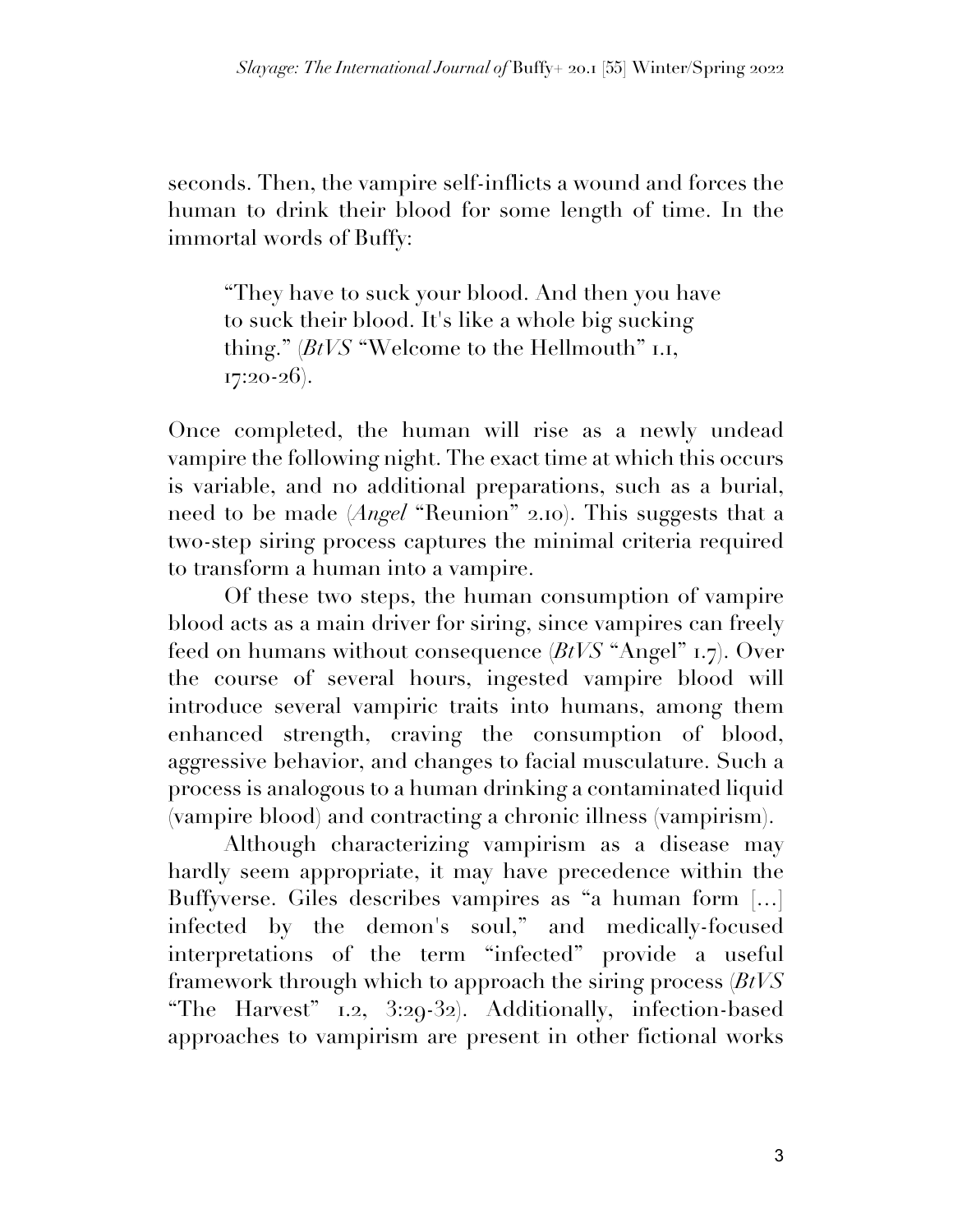(such as *I am Legend* [2007]*, Blade* [1998], and *V-Wars* [2019]), suggesting that disease models built for the Buffyverse may generalize to other literary works with vampires. Herein, we will analyze vampirism as a virus type infectious agent.

While infection-based approaches predict that only the human consumption of vampire blood (step 2 of siring) is essential for initiating the siring process, siring is always preceded with a vampire bite to the human's external jugular vein (step 1 of siring). This is curious and may simply represent an easy opportunity for vampires to feed. Alternatively, a vampire's initial bite may carry a larger cultural importance—as noted during Drusilla's (vampire) siring of Darla (human).

Angel: "Drusilla will want to put the body [of the newly-sired Darla] in the ground." Wesley: "Angel, are you certain about this? A burial isn't necessary for a newly made vampire to..." Angel: "It would be for Drusilla. She's a classicist." (*Angel* "Reunion" 2.10, 8:31-39)

We, however, suggest another purpose that directly aids the siring process.

In the case of Darla's siring, several seconds after being initially bitten by a vampire, Darla appears lethargic (*Angel* "The Trial" 2.9) with minimally bleeding wounds. Such effects are typical after vampire feedings within the Buffyverse (*BtVS* "Angel" 1.7, *BtVS* "Dopplegangland" 3.16). Using flow measurements gathered from a typical human jugular vein, however, we show that Darla's lethargy cannot be due to blood loss alone—even in extreme cases, a vampire would only be able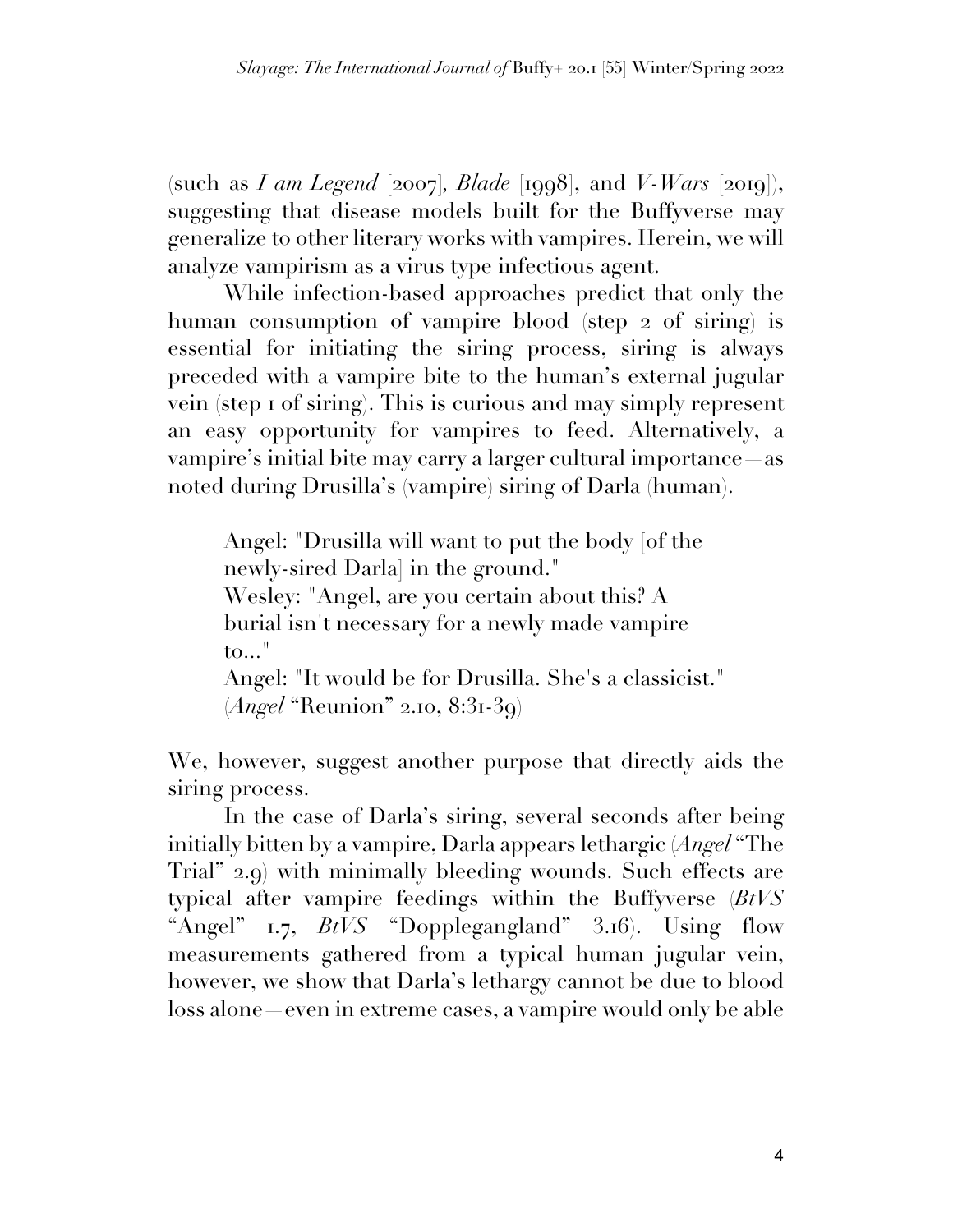to remove <10% of the 2000 mL of blood required to explain such symptoms (*Appendix A*).

The intent of a vampire's initial bite, and the effects it causes, may serve a similar purpose to other blood-feeding organisms in the animal kingdom. Vampire bats, ticks, leeches, and other blood-feeding organisms contain compounds in their saliva that allow them to feed efficiently by decreasing pain and inflammation, preventing the clotting of blood, and dilating (expanding) blood vessels to keep blood flowing (Simo; Singh). Of particular interest is a compound in vampire bat saliva (vCGRP) that dilates blood vessels (Kakumanu et al.). In large doses, a similar compound injected by vampires would lower blood pressure and induce the same symptoms we observe in Darla's siring (Ando et al.; Yu et al.). The physiological effects of such a compound would be rapid: as blood vessels expand and increase their volume, the overall amount of blood within a vein remains the same, immediately decreasing overall blood pressure.

Inducing low-blood pressure in humans may provide favorable conditions for siring. Under normal circumstances, the stomach is able to neutralize infectious pathogens (i.e., viruses, bacteria, and perhaps vampire blood), potentially impeding the siring process (Brenchley and Douek). Patients with low blood pressure are far more vulnerable to disease, however, and have been observed to have gut bacteria circulating through the bloodstream (Derikx et al.; Deitch). The specific mechanisms that allow for the transition of infectious vampiric material from the gut to the bloodstream are too nuanced to describe here without fully characterizing vampire blood, but can be extrapolated from similar infections (e.g., eating undercooked meat) (Deitch).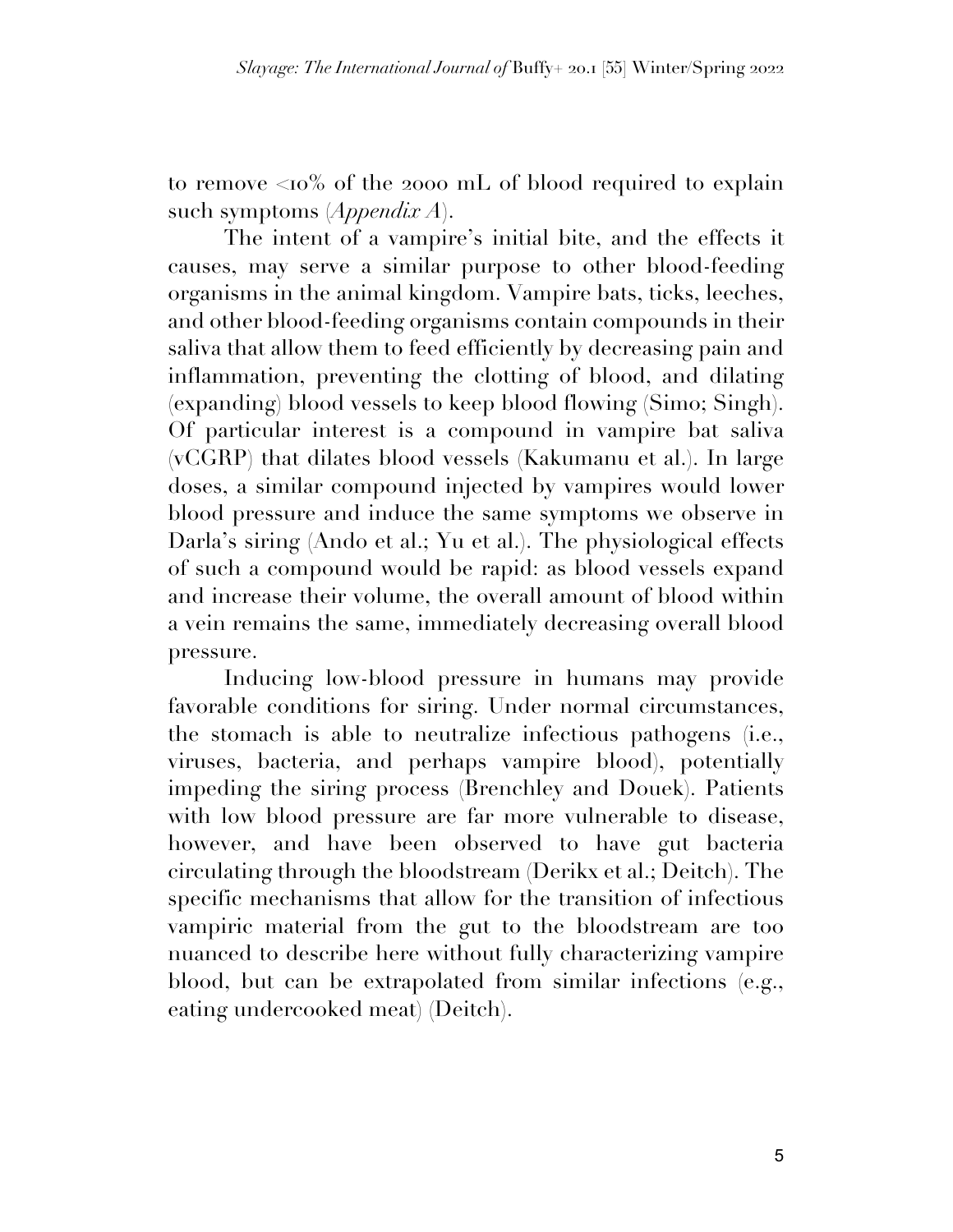The introduction of vampiric compounds (or "venom," a catch-all term) in humans during siring would likely produce several physiological changes simultaneously. Leech saliva alone contains 100 different bioactive compounds that perform a variety of physiological functions in the host's bloodstream (Singh). Such effects can be loosely tied to the Buffyverse. For instance, pain- and inflammation-inhibiting compounds in tick saliva could explain the lack of pain—and in some cases, pleasure—experienced by humans during feeding (Simo) (*BtVS* "Graduation Day, Part 1" 2.21; *BtVS* "Into the Woods" 5.10). Variations of immune-suppressant compounds found in tick saliva (i.e., cystatins, serpins, metalloproteinases, and lipocalins) can further aid the siring process (Sajiki et al). Utilizing a diverse collection of blood-related compounds can also aid writers in the development of novel ideas and approaches to vampirism.

We can synthesize our ideas into a single model to describe the siring process within the Buffyverse. First, a vampire bites a human and injects a venom (containing a collection of compounds) that, among other effects, quickly drops the human's blood pressure. As a consequence, the human immediately becomes lethargic and docile, lowering their physical and immune defenses. Secondly, the human is encouraged to ingest vampire blood, which readily spreads as an infectious agent throughout the bloodstream and begins the siring process. We refer to this model as our "viral hypothesis."

## **Simulating Viral Spread**

After ingesting vampire blood, a vampiric infectious entity quickly enters the human's bloodstream and infects nearby cells. According to our model, this infection process drives the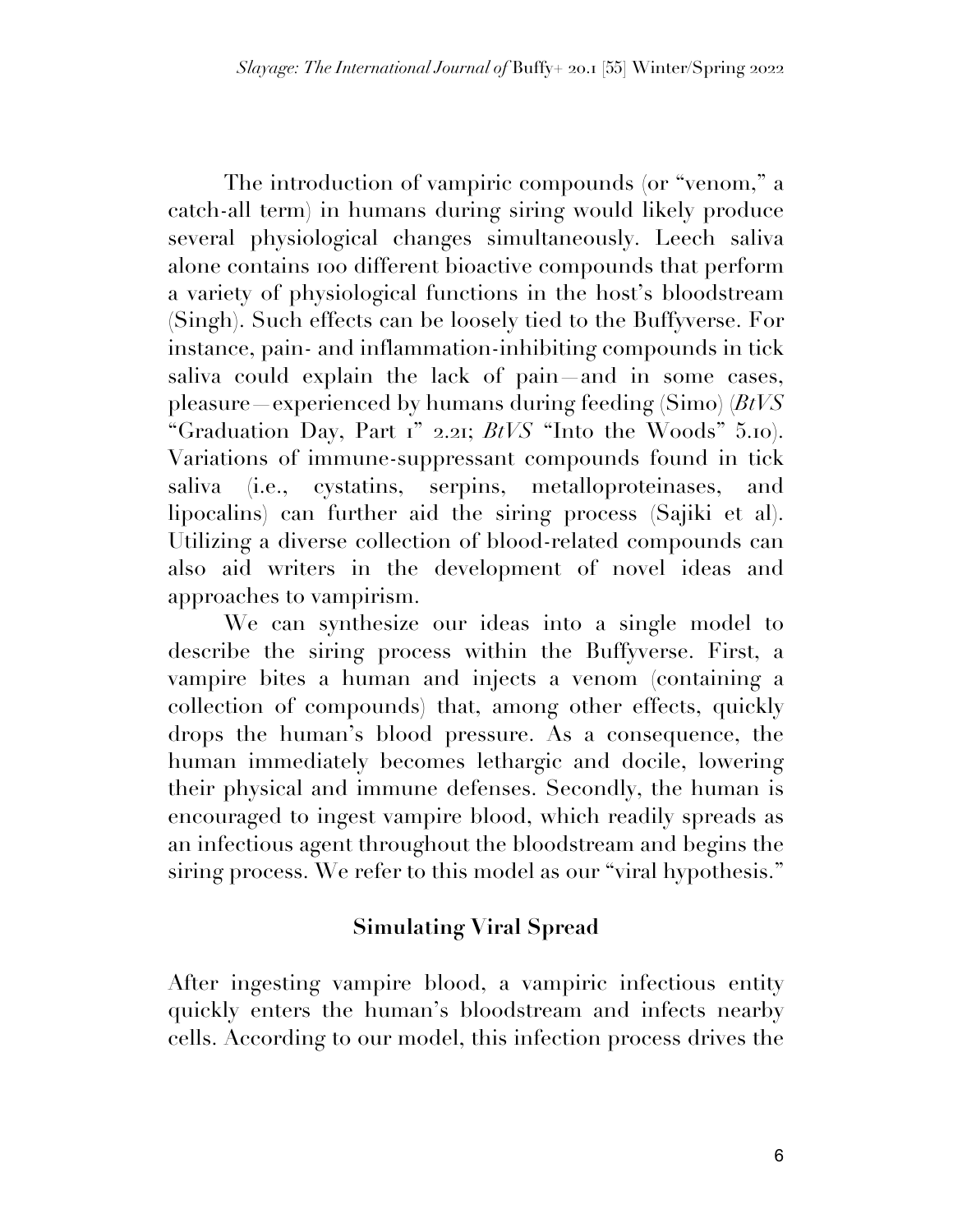physiological transformation of a human into vampire which, within the Buffyverse, is typically completed within 24 hours.<sup>2</sup> If we assume vampirism infects humans similarly to a bloodborne virus, we can simulate the infection of vampirism in the context of other known and well-understood bloodborne diseases such as dengue virus (Nuraini et al.).

In building our simulation, we considered four key populations: viruses, healthy cells, infected cells, and immune cells. Viruses infect healthy cells. Infected cells then produce more viruses. In response, the human body increases production of immune cells that actively remove viruses and infected cells. We also considered death and regeneration rates for appropriate cells. All described mechanisms were simulated simultaneously by numerically approximating solutions to four ordinary differential equations. An in-depth description of our model is available in *Appendix C* and all simulations used in this investigation are available on GitHub as MATLAB code (Freedland *Jfreedland/VirusModeling*).

Since vampiric infections (and their interaction with human immune systems) are not shown or described within the Buffyverse, we relied on the use of dengue-like disease parameters paired with exposure rates from a case of siring from *Angel* (*Appendix B*). The results of this simulation are available in Figure 1.

We observed that under normal circumstances ("active immune system"), vampirism spread until the immune system decisively intervened after 7.2 hours. This presents vampirism as a temporary illness that was quickly cured. In the context of our model, this occurs when Buffy ingests Dracula's blood without being bitten first Buffy is not exposed to any disruptive vampire venom, is able to maintain her immune system health, and thus avoids turning into a vampire<sup>3</sup> (*BtVS*)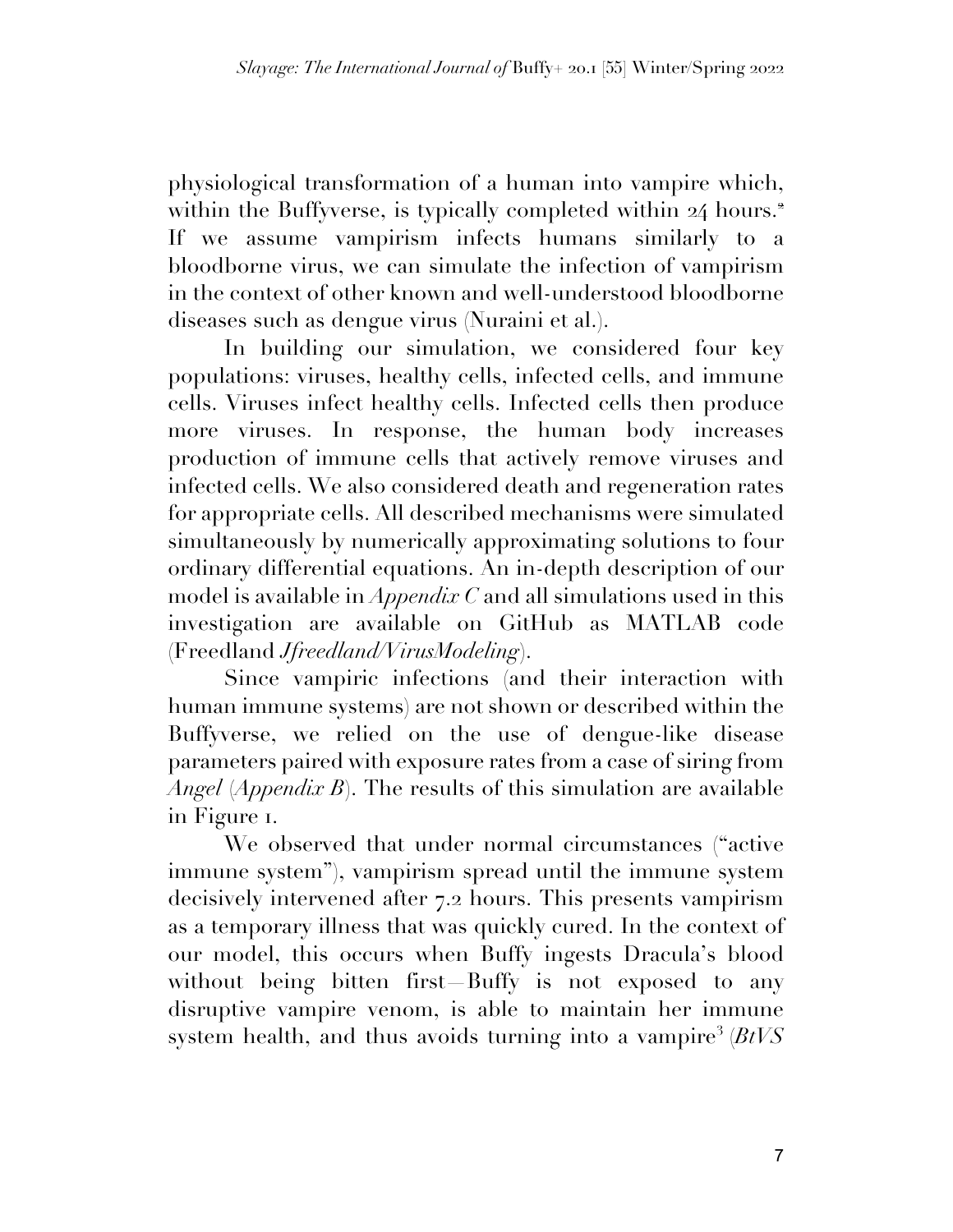"Buffy vs. Dracula" 5.1). If we instead bypass the immune system ("inactive immune system"), however, vampirism can freely infect 80% of healthy cells in 14.8 hours. This is closer to what we would expect from the siring process. Thus, for vampirism to effectively infect a human, a human's immune system must first be weakened.



Figure 1: Simulation results for populations of infected cells (per microliter of blood) in the presence of a dengue-like virus. The black trace ("healthy immune system") uses clinically-measured parameters for healthy patients. The red trace ("inactive immune system") uses the same parameters but negates all immune cell activity.

An excellent candidate for mediating immune system health is the vampire venom that we previously hypothesized was introduced moments before (during step 1 of siring). Accounting for a vampire venom (with no quantifiable properties) in our simulations presented a challenge. We repeated our simulation for four possible vampire venoms that inhibit the human immune system at different rates (A to D, Figure 2). We observed that a natural threshold formed once 0.4% of healthy cells were infected (see: model B, which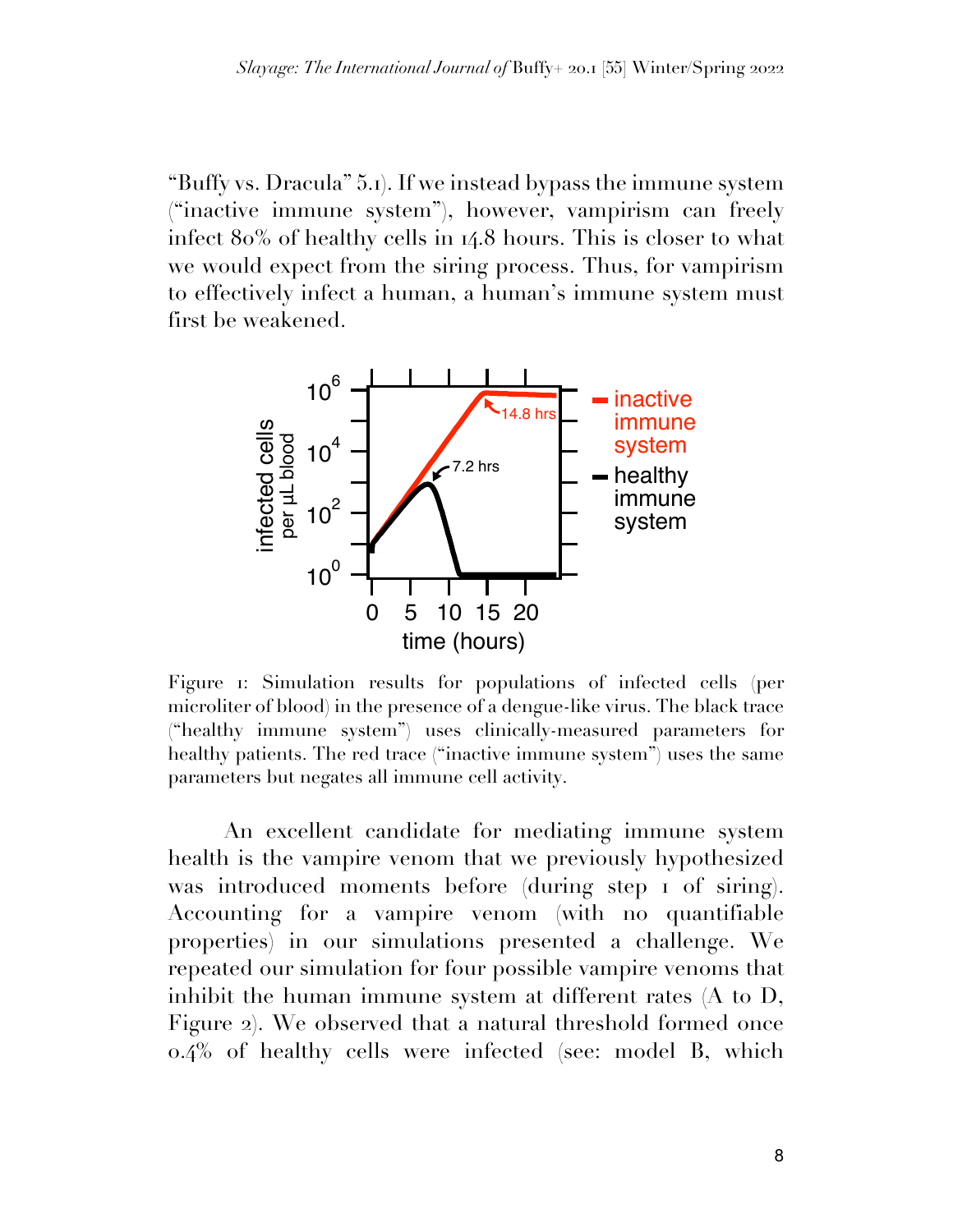straddles this threshold)—beyond this point, vampirism could never be "cured." This strongly mimics the irreversibility of turning into a vampire. <sup>4</sup> Since 0.1% of healthy cells are reportedly infected in dengue-positive patients, this value appeared to represent an important criterion (Onlamoon et al.). For subsequent simulations, once 0.4% of healthy cells were infected, we considered humans to be fully-realized vampires.



Figure 2: Simulation results for populations of infected cells as a human's immune system weakens over time (indicated by the colored bars: "immune system health"). The blue region represents a cutoff: once 0.4% of healthy cells are infected, our model considers a recently-bitten human to be a fully-transformed vampire.

Equipped with a model that accounts for the effects of vampire venom and a threshold for distinguishing whether a sired character is a human or vampire, we then simulated the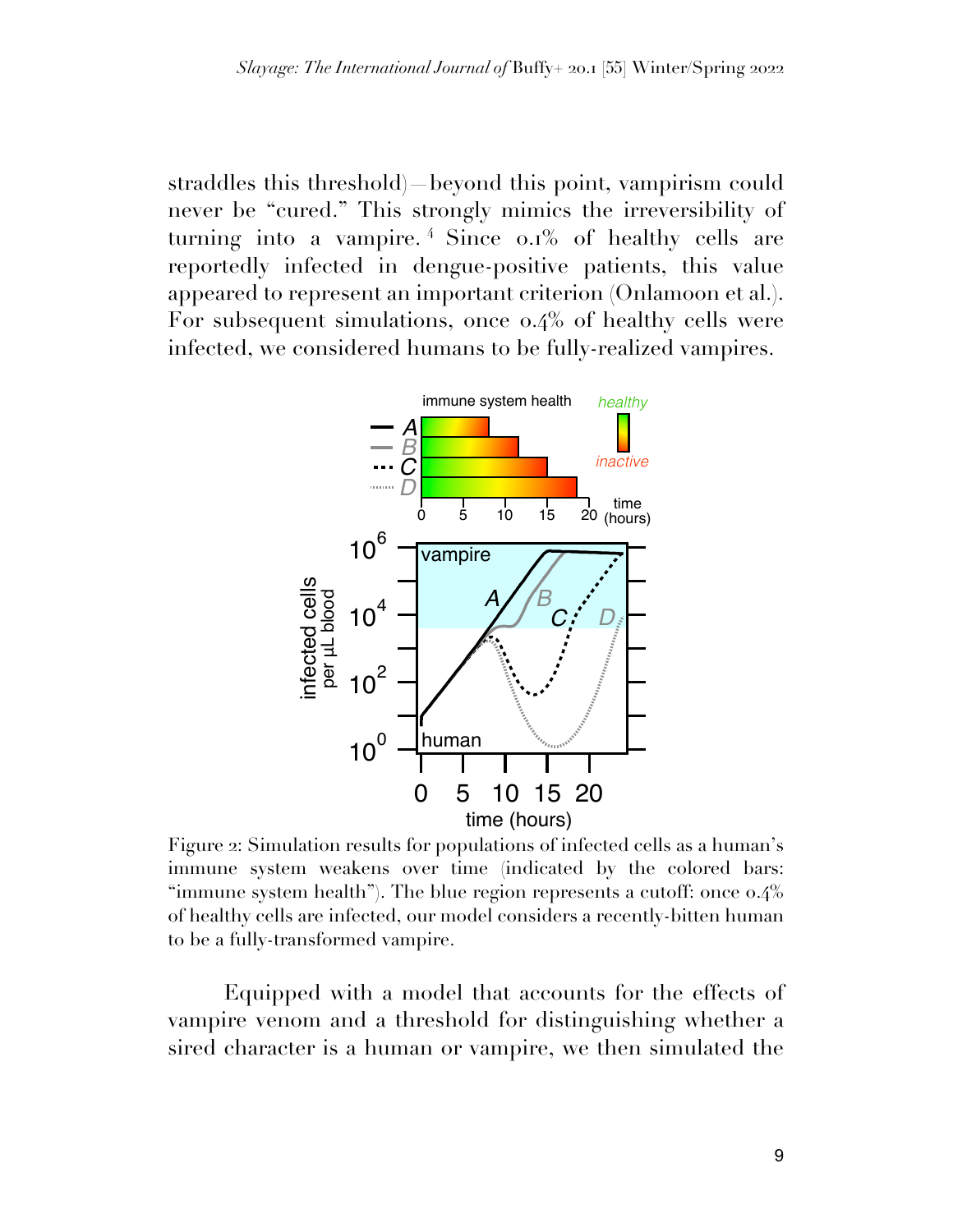entire siring process (Fig. 3). Specifically, we asked how quickly the 0.4% infectivity threshold is crossed in response to two variables: (1) how potently vampire venom inhibits the human immune system (see: cases A to D in Fig. 2), and  $(2)$  how much vampire blood a human is initially exposed to.



Figure 3: (A) A "successful" siring process is dependent on two variables: the potency of a venom injected by a vampire's initial bite (which inhibits a human's immune system, allowing the infection to proceed) and the amount of vampire blood ingested by the human. (B) Time until 0.4% of healthy cells become infected in response to both variables. The red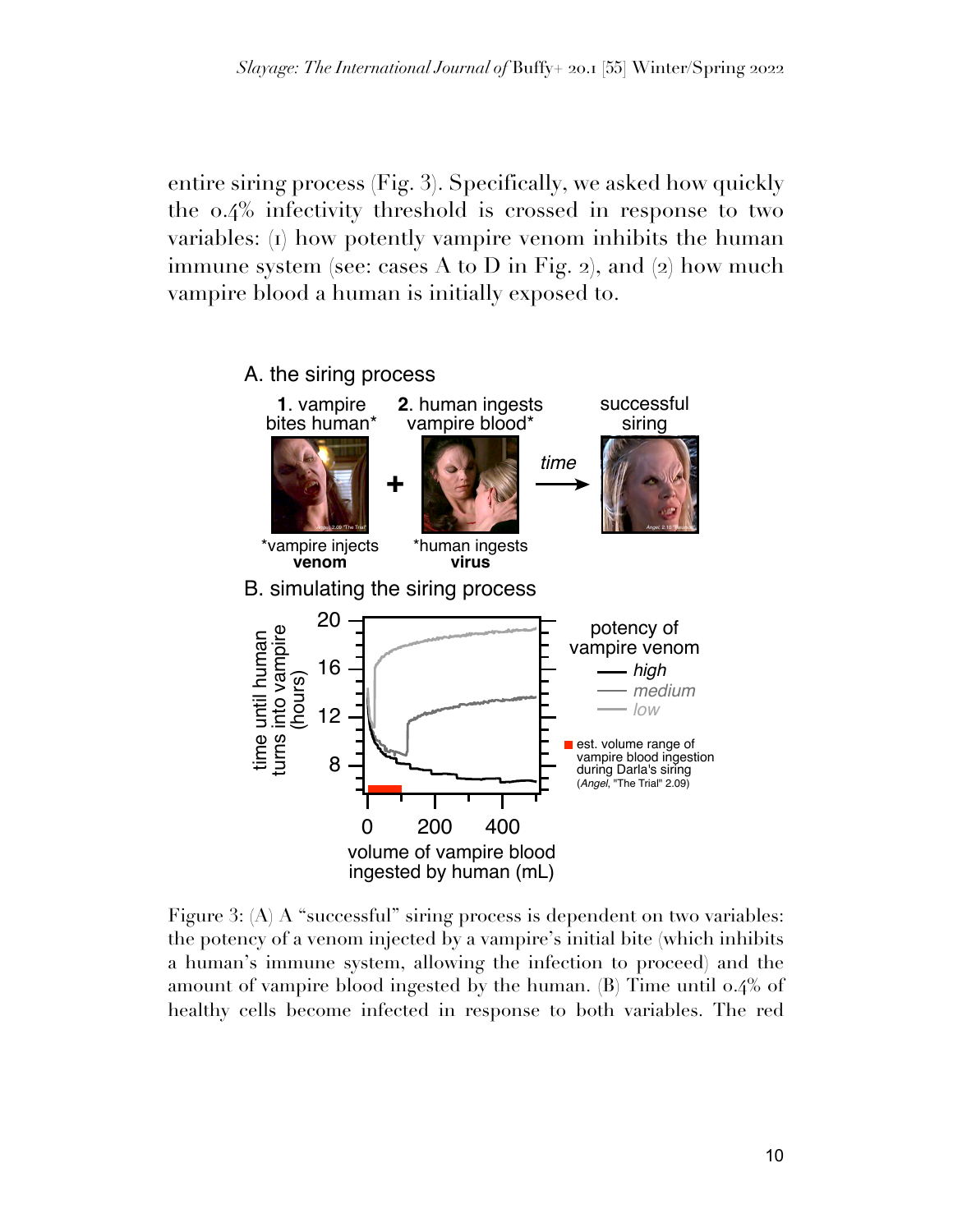region denotes an estimated range of volumes (≤ 100mL) of vampire blood ingested by Darla in (*Angel* "The Trial" 2.9) (*Appendix B*).

Many of our simulations returned expected results. If vampire venom is potent (black trace in Fig. 3B), the siring process will severely disrupt the human immune system. In such cases, ingesting more viruses (by encouraging the human to drink more vampire blood) will cause the infection to proceed faster, turning a human into a vampire more quickly. This can occur in as quickly as 8 hours, on par with the siring of Alonna Gunn (*Angel* "War Zone" 1.20), who is bitten by three vampires simultaneously and thus exposed to high quantities of vampire venom.

If vampire venom is not highly potent (gray traces in Fig. 3B), however, siring becomes much more nuanced. These cases reveal an intricate interplay between actively-spreading viruses and a partially-inhibited immune system. If too much vampire blood is ingested by a human, the immune system will quickly mount a strong defense before vampire venom can efficiently inhibit it, resulting in a delayed siring. This highlights why it is difficult to predict exactly when a vampire will rise (*Angel* "Reunion" 2.10). Improved models could help vampire slayers such as Buffy Summers predict when vampires rise and help adjust their slaying efforts accordingly. However, populationbased approaches (such as collecting data and identifying the likeliest time-of-day that vampires tend to rise) are less computationally expensive and would reveal much of the same information.

An interesting observation from our models is the prediction that a sired human can be "cured." To our knowledge, this has never been discussed in the Buffyverse but can occur in our model if the number of infected cells never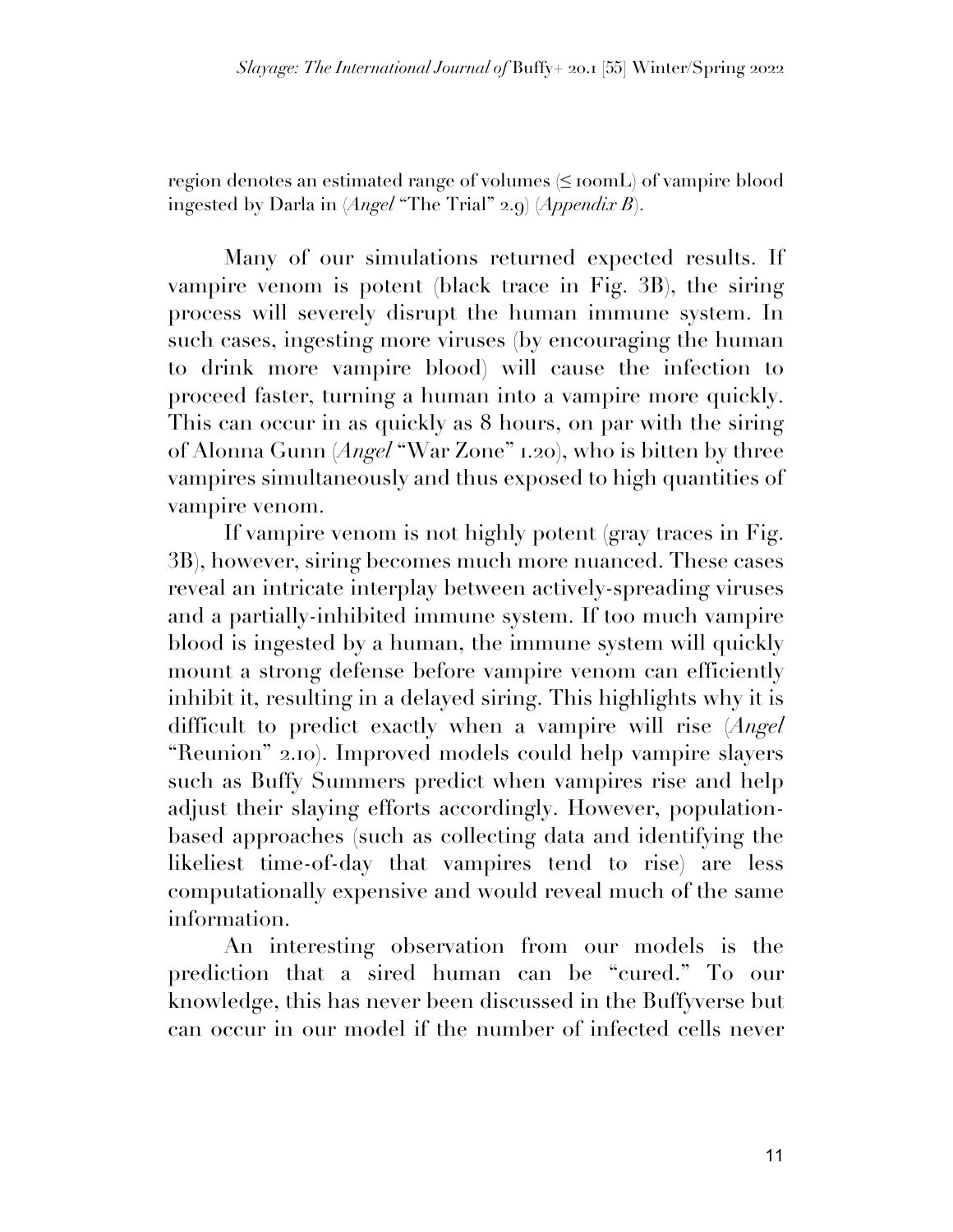crosses the 0.4% infectivity threshold. To better investigate this phenomenon, we introduced a simple recovery mechanism to our model that asks whether prompt medical intervention can circumvent siring (Fig. S-1). We find that in cases where vampires inject "potent" venom, humans can avoid turning into a vampire by seeking medical intervention within 6 hours. This window elongates considerably if the immune system is not fully inhibited by less-potent venom, reaching a maximum of 14 hours. In the context of our model, the use of medications such as vasopressin (which constricts blood vessels) may improve patient outcomes by reversing the vasodilatory effects of vampire venom. Other immune-stimulating medications may also aid in clearing the vampiric infection.

# **Physiological Changes after Viral Spread**

As the vampiric agent spreads, recently sired humans gain a series of physiological and psychological traits: increased strength, a newfound urge for blood consumption, prominent cranial ridges ("vamp face"), and protruding incisors (vampire fangs). Here, we will attempt to rationalize each of these traits and assess their viability within a medical framework.

## *Enhanced Strength*

Within the Buffyverse, there are no visible changes between the musculature of a human and their newly-sired vampire counterpart. Their vampiric form is considerably stronger, however, implying that strength arises from increased efficiency in the vampire's native musculature (as opposed to increased muscle mass). This could extend from neuronal improvements observed in muscle fibers during typical human strength training or the development of muscle fibers that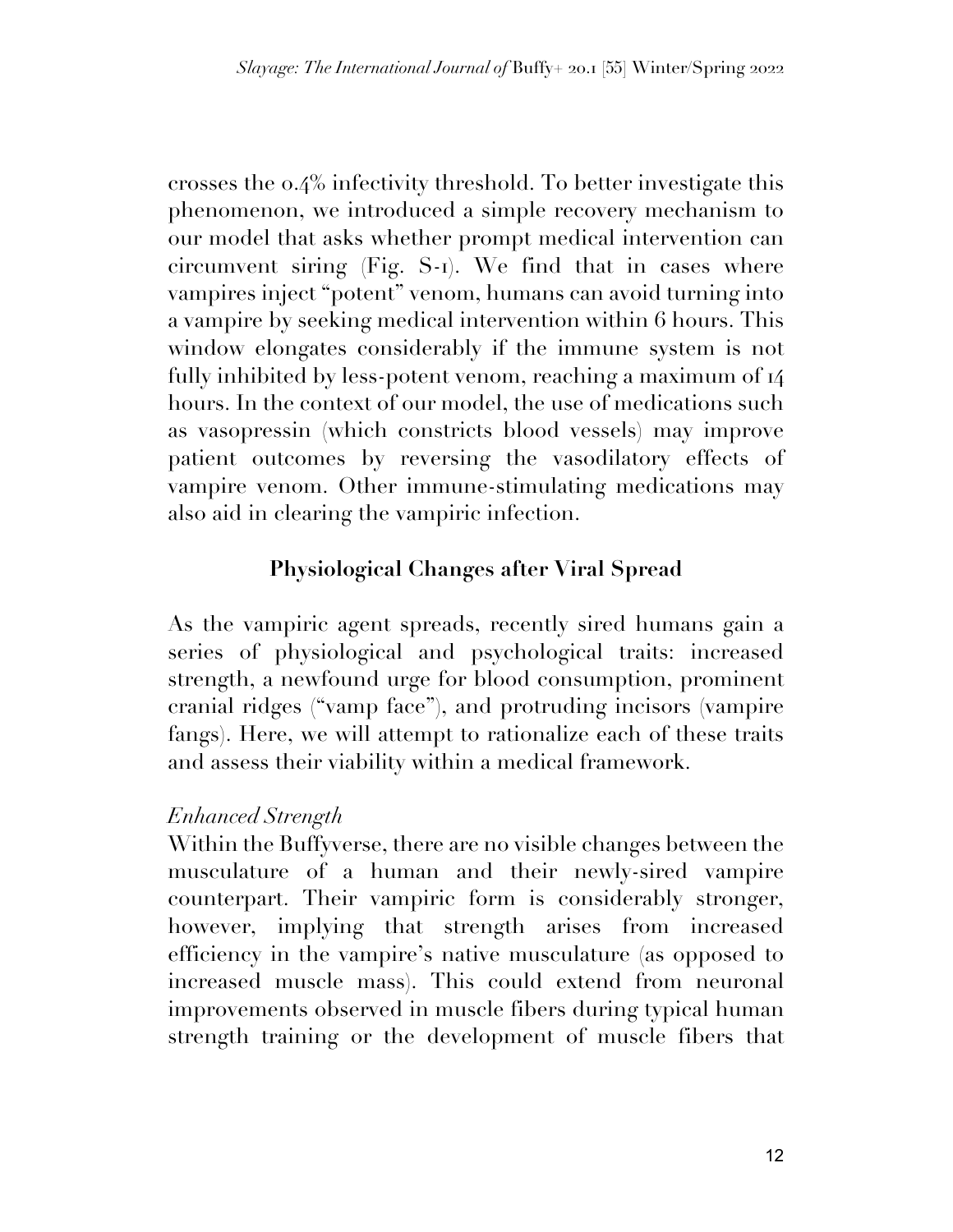become optimized for bursts of strength rather than endurance (Del Vecchio et al.; O'Neill et al.). (Vampires do not typically run marathons yet regularly attack foes in short battles. This suggests an evolutionary preference for strength.) This source of strength is similar to what is seen in chimpanzees and other apes (Del Vecchio et al., O'Neill et al.).

Increased strength in vampires can also be attributed to mechanisms similar to "excited delirium," a condition by which individuals enter a state of agitation often characterized by feats of immense strength (Takeuchi et al.). It is often observed after the use of dopaminergic drugs such as PCP (an excuse used by Principal Snyder to explain a vampire attack [*BtVS* "School Hard" 2.3]). Typically, this effect is short-lived and is followed by sudden death, thought to be due to hyperthermia, tachycardia, and respiratory suppression—all non-issues for vampires with no body heat, detectable beating hearts, and limited requirements to breathe (for vampire properties, see the upcoming section *Caloric Requirements*). Excited delirium can also be quite painful and is typically counteracted by the increased endorphins associated with drug use (Mash). With the majority of bodily functions impaired in vampires, however, pain receptors may similarly be less effective, making these large feats of strength relatively painless.

## *Blood Lust*

It is well-documented that blood is the only food source necessary for vampires. Vampires also have strong natural compulsion to consume human blood—here, we argue this behavior points to a more complex behavior than simply seeking a source of nourishment.

Blood lust occurs in newly-sired vampires immediately after rising (*BtVS* "The Harvest" 1.2; *BtVS* "Conversations with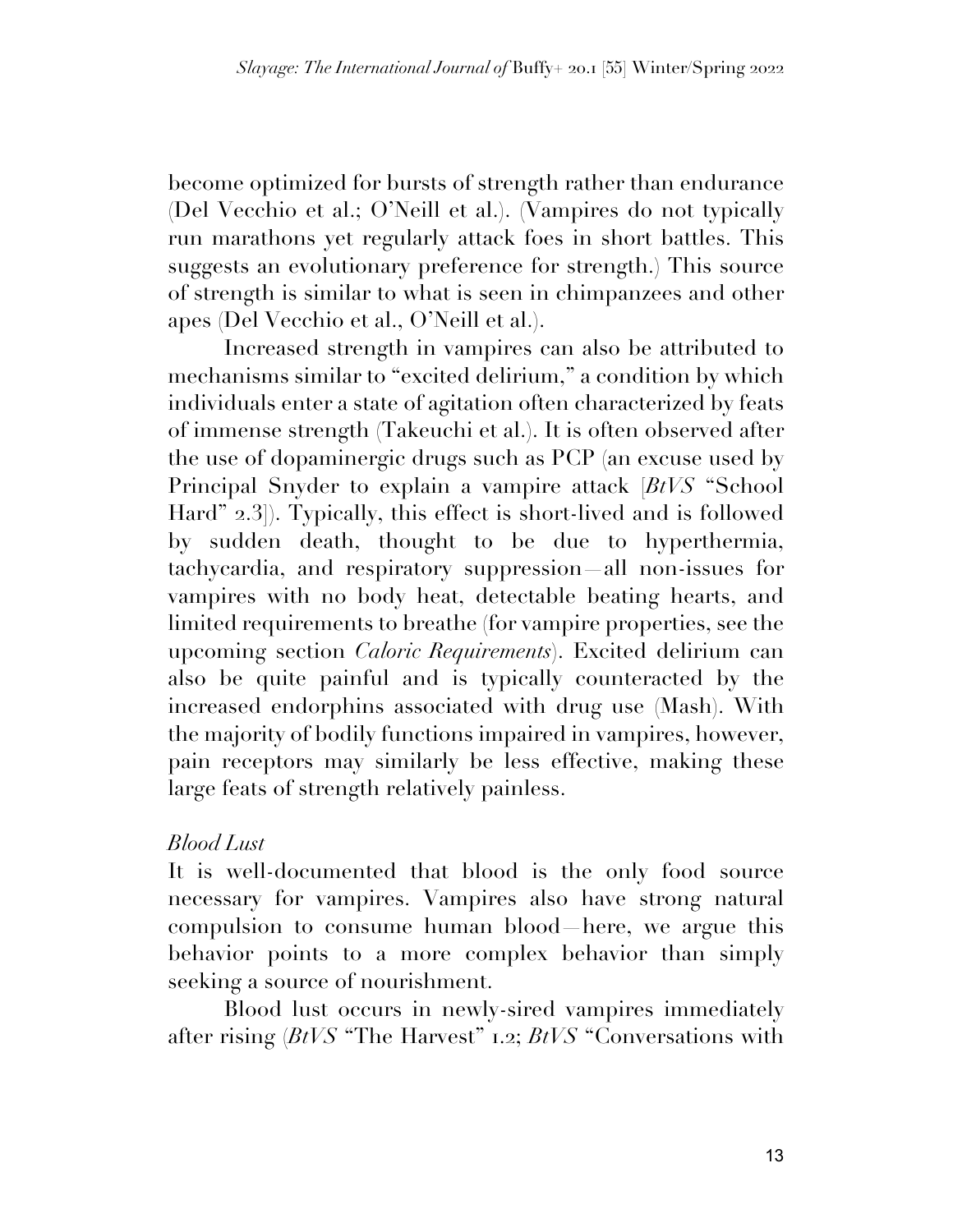Dead People" 7.7). This behavior may be driven by nutritional deficiencies. Iron deficiency, for instance, can lead to odd cravings for non-nutritional substances such as ice or even dirt, clay, or stones (Borgna-Pignatti et al.). From this perspective, a vampire's craving for blood could stem from a physiological reaction to seek necessary nutrients in blood such as iron. However, Angel, Darla, and Spike all note that drinking pig blood is far inferior to human blood (*BtVS* "Angel " 1.7, *BtVS* "Something Blue" 4.9). Pig blood contains many of the same nutritional components (including iron) in human blood, and pig red blood cells have a similar structure, size, and density to human red blood cells (Cooper). The main difference between pig and human red blood cells is that pig red blood cells have a  $\sim$ 30% shorter lifespan and different biological binding sites, which are unlikely to underscore the strong preference for human blood (Smood). Thus, we propose that a vampire's desire for human blood is not solely based on its unique nutritional value.

Vampires often seek human blood with aggressive behaviors more strongly associated with addiction. Angel develops a stronger desire for human blood after consuming Buffy and Connor's blood (*BtVS* "Graduation Day, Part 2" 3.22; *Angel* "Sleep Tight" 3.16). Addictive desires may also be closely tied to the violent behaviors of vampires. The Master, watching fellow vampires feeding, describes his "lust for the kill," broadening a definition of blood lust beyond the act of feeding (*BtVS* "The Wish" 3.9).

Blood lust is ubiquitous amongst vampires even if their human form was nonviolent (*BtVS* "Conversations with Dead People" 7.7). There may be biological precedence to tie this sudden change in behavior to our viral hypothesis. The virus *Baculoviridae*, for instance, can influence the behavior of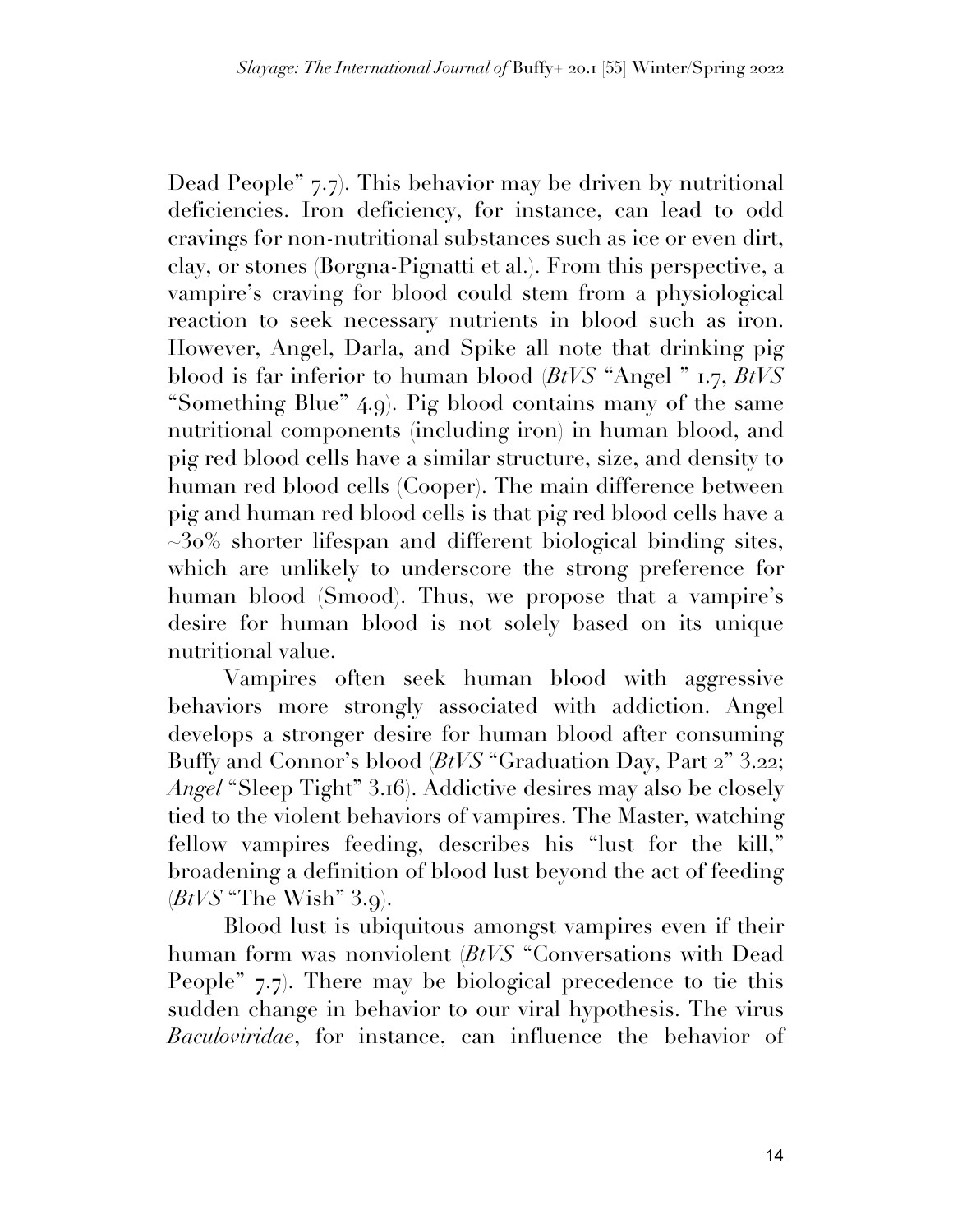infected caterpillars by increasing their food consumption, providing nutrients that allow the virus to quickly replicate. Once the virus has sufficiently replicated is completed, the infected caterpillar will then travel to an elevated area where it becomes liquefied and can disperse the virus to other caterpillars (Hamblin and Tanaka; Goulson). At a larger scale in humans, chronic infections with the parasite *Toxoplasma gondii* can lead to increased aggression and impulsiveness; however, parasitic infections typically occur on much slower timescale than the time required to complete the siring process (Cook et al).

Thus, we can conclude that a lust for human blood is more strongly tied to behavior than nutrition. These aggressive behaviors are introduced during the siring process, after which nonviolent humans begin to exhibit highly violent behaviors that are common across vampires. However, the exact mechanisms that alter behavior are unclear and may point to an extra-natural phenomenon that our viral hypothesis cannot reach.

## *Caloric Requirements*

A vampire's diet must provide enough energy to keep the body alive. Yet the caloric needs of a vampire are likely very different from humans. For instance, a lack of body heat and the seemingly-optional ability to breathe decrease caloric requires significantly. Here, we suggest that an exclusively blood-based diet may provide just enough energy for vampires in the Buffyverse to survive (*BtVS* "The Initiative" 4.7, *BtVS* "Prophecy  $Girl" 1.12$ ).

Vampiric breathing is a contentious issue in the Buffyverse. When an unconscious Buffy requires CPR, Angel (a vampire) looks at Xander (a human) and states, "You have to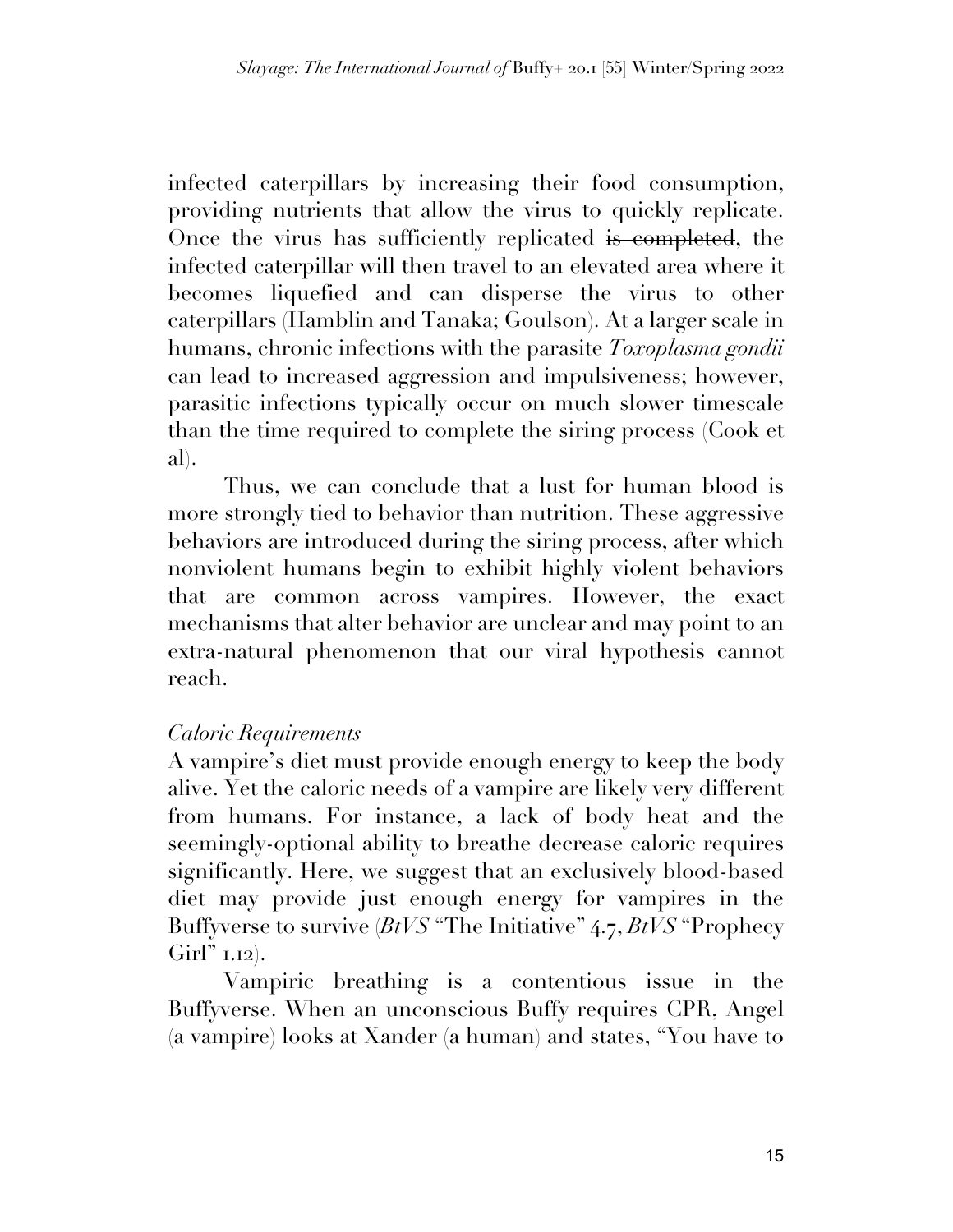do it. I have no breath" (*BtVS* "Prophecy Girl" 1.12, 35:07-9). Yet vampires can speak, smoke cigarettes, drown, and be rendered unconscious by restricting their airflow (*BtVS* "Innocence" 2.14; *BtVS* "Bring on the Night" 7.10; *BtVS* "Becoming, Part 2" 2.22). One approach to resolve these discrepancies is to hypothesize that vampires have weak breaths that are sufficient for small tasks (speaking) but insufficient for others (CPR). This has merit in the context of other human functions that are similarly impaired in vampires, such as a lack of heartbeat and a reduced ability to taste (*Angel* "I Will Remember You" 1.8).

If we generalize our predictions and suggest that most vampire functions operate at a very minimal level (or not at all), vampires could survive with 60-70% fewer calories than a normal human (Ruggiero et al.). The exact caloric value of whole blood is not clear; using soft estimates (0.68 cal/mL of blood), vampires could minimally survive with approximately one coffee mug's worth of blood per day (as seen by Spike in *BtVS* "Hush" 4.10) or one medically donated bag of blood (as seen in Angel's refrigerator in *BtVS* "Angel" 1.7) (Fung). However, it is likely that more blood is required to compensate for the energy requirements of strenuous activities such as fighting. A vampirism virus may also alter how consumed human blood is metabolized into usable energy for vampires, requiring adjusted calculations that account for the effects of the siring process.

## *Cranial Ridges and Enlarged Dentition*

Vampires within the Buffyverse exhibit remarkable control over their facial features, particularly in their pronounced cranial ridges ("vamp face") and elongated incisors (vampire fangs). The ability to rapidly switch between a human and vampire face is a distinctive feature of Buffyverse vampires not often shared in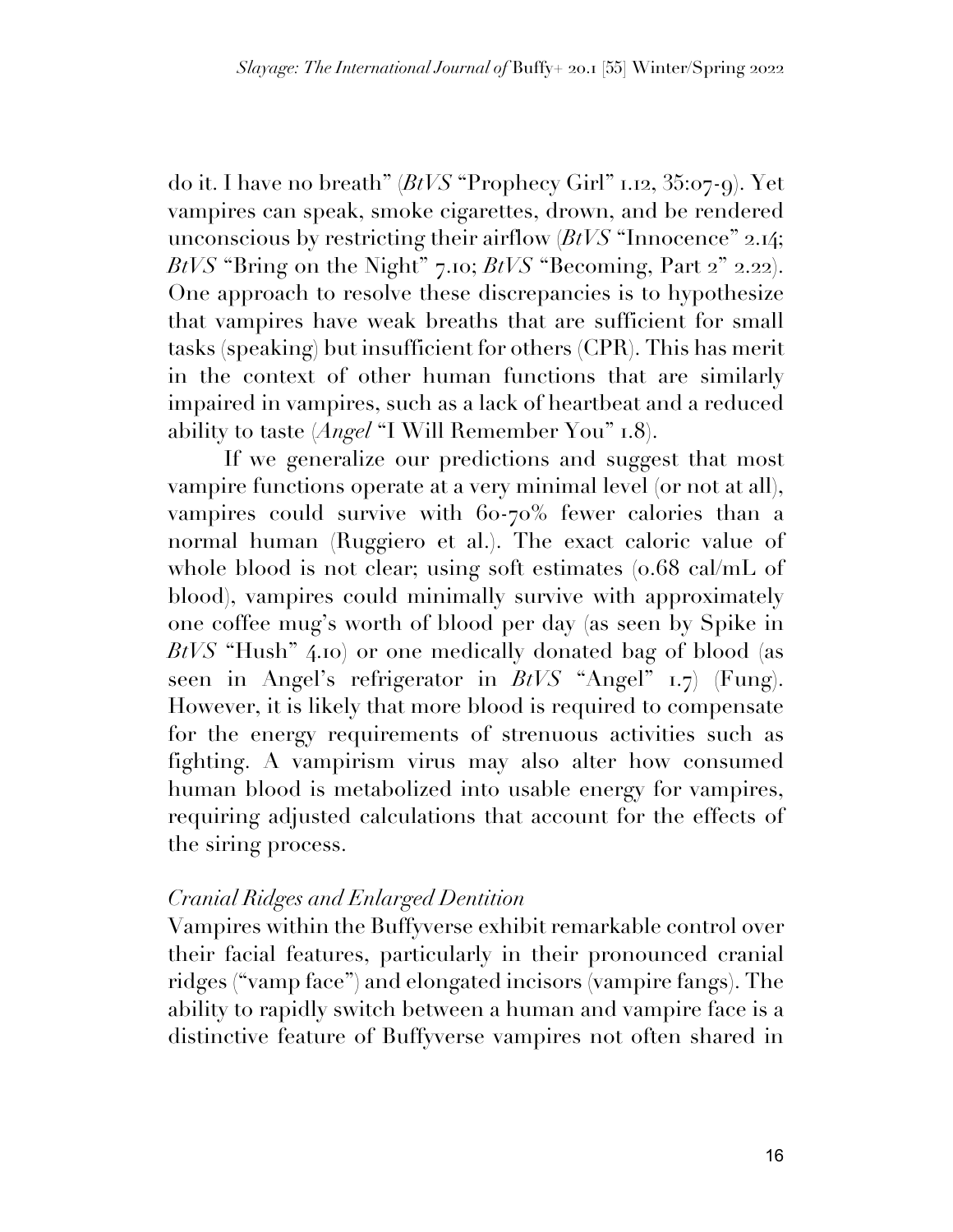other vampire-based literature. Such changes occur before a vampire begins to feed, but also appear during an act of aggression and may directly improve a vampire's strength. $^5$ 

The speed at which vampires can switch between a human and vamp face likely implicates some form of enhanced neuromuscular signaling, a process previously suggested to contribute to their slayage (Freedland "Vampire"). To execute vamp face, a vampire would need to quickly and robustly contract their facial musculature. Such contractions can be directly tied to the enhanced strength of vampires, allowing for a greater force of contraction in some muscles (arms and legs) and sustained contractions in others (facial musculature).

Enhanced incisors (vampire fangs), however, are more difficult to explain via a scientific framework and may be extranatural in nature. There are genetic conditions that lead to more pointed teeth such as ectodermal dysplasia, and it is feasible that a viral model of siring would alter genes that affect maxillary incisors (teeth associated with vampire fangs). However, it is unlikely that tooth reformation occurs on the timescale of siring or "vamping out" (though it may explain why older vampires like The Master have sharper and more prominent fangs [*Angel* "Darla" 2.7]). To achieve the speed required to turn on/off vamp face, it is more likely that vampire fangs consist of retractable incisors, similar to a snake, with the extension of these teeth linked to the same muscular contractions responsible for vamp face. The development of vampire fangs may be possible: muscles and tendons can reattach incorrectly after trauma, and the siring process may weaken gums enough to loosen teeth and provide mobility (Arora et al.).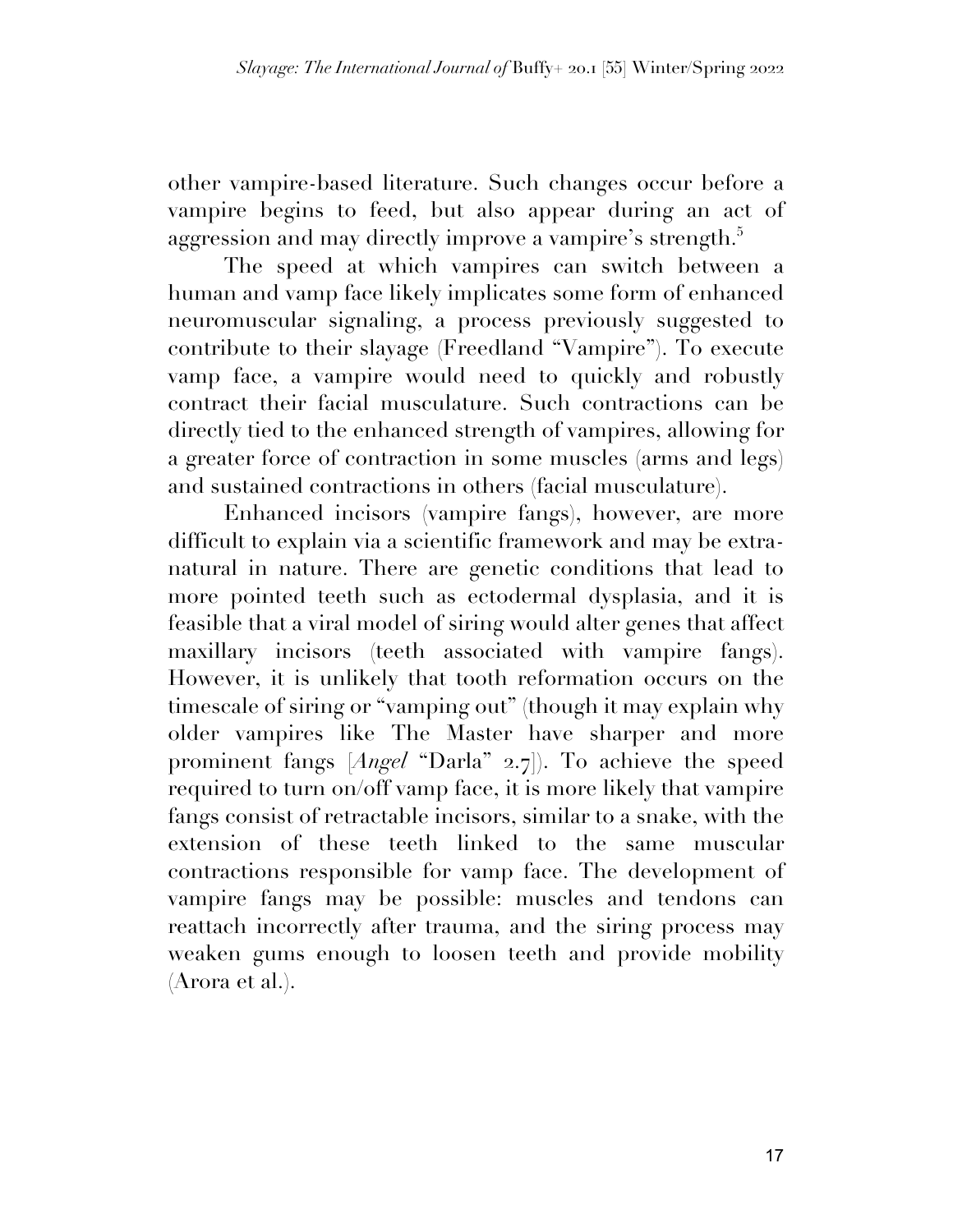## **Conclusions**

The turning of a human into a vampire ("siring") in both *Buffy the Vampire Slayer* and *Angel* is a complex and nuanced process. Here, we analyzed siring through a scientific lens to better identify differences between humans and their vampiric counterparts. We introduced a physiological model that predicts the existence of a vampire "venom" that inhibits a human's immune system. The subsequent human ingestion of vampire blood introduces a bloodborne virus that drives the transformation from human to vampire. Numerical simulations suggest that siring may be preventable with medical intervention within six hours of a vampire bite; specifically, the application of blood pressure medication such as vasopressin may help counter the effects of vampiric venom and improve patient outcomes. Finally, we discussed a series of mechanisms that predict how a human might physically and psychologically transform into a vampire. Surprisingly, much of this process was explainable, but much of it was not, encouraging work into how specific feats can be rationalized as extra-natural phenomena. We hope this study serves as a reference for future contextual and scientific analyses of *Buffy the Vampire Slayer*, *Angel*, and other fictional works.<sup>6</sup>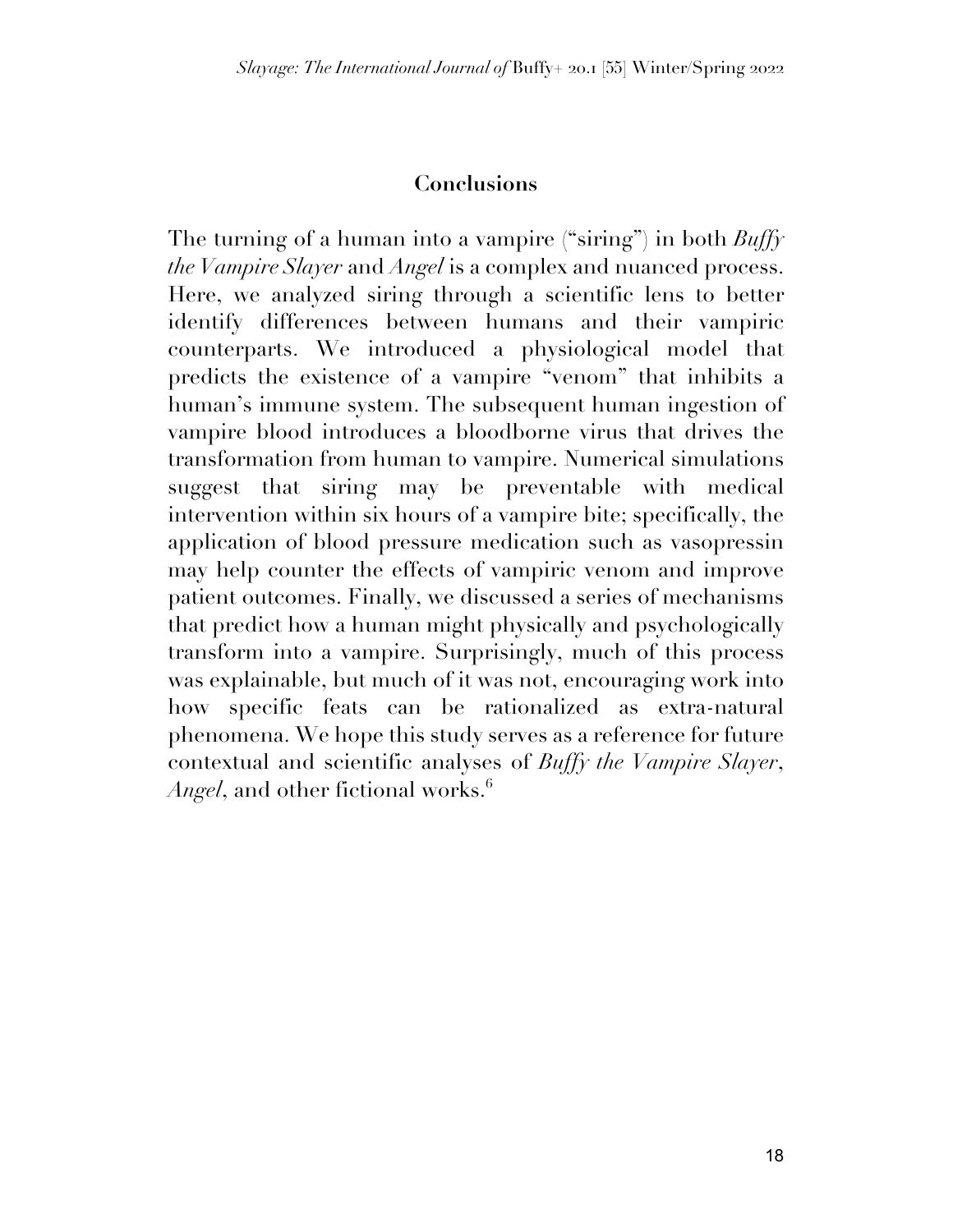#### **Appendices**

#### **Appendix A:** Blood loss alone cannot explain lethargy in humans.

Vampire bites intend to quickly remove blood from a human's body. Over several seconds, this blood loss will cause the human to enter one of four classes of hemorrhagic shock (Kobayashi et al.). Class IV shock is classified by lethargic behavior and is the result of more than 2000mL of blood loss (Gutierrez et al.). In the case of Darla's siring (*Angel* "The Trial" 2.9), Drusilla (10.8-15.1 seconds of contact) must ingest blood at a rate of at least 130mL per second to induce class IV hemorrhagic shock in her human.

The jugular vein, however, only provides blood at 0.12mL per second (Liu). Assuming constant flow and no suction, Drusilla would need to remove over 1000 times more blood during her bite to induce fatigue. (Even a nearby artery would only supply 5% of the blood required [Likittanasombut et al.]). If we assume Drusilla does provide suction during her bite, she can only drink as fast as she can swallow. We estimate that this value hovers around 14mL per second when accounting for the viscosity of blood (which limits drinking speed) (Nathadwarawala et al.; Weijnen). Even with suction, Drusilla drinks blood 9 times slower than is required to induce lethargy.

Since the jugular vein supplies several orders of magnitude less blood than is required and Drusilla cannot physiologically drink fast enough, we conclude that blood loss alone cannot explain lethargy in humans.

**Appendix B***:* Initial conditions for simulating vampirism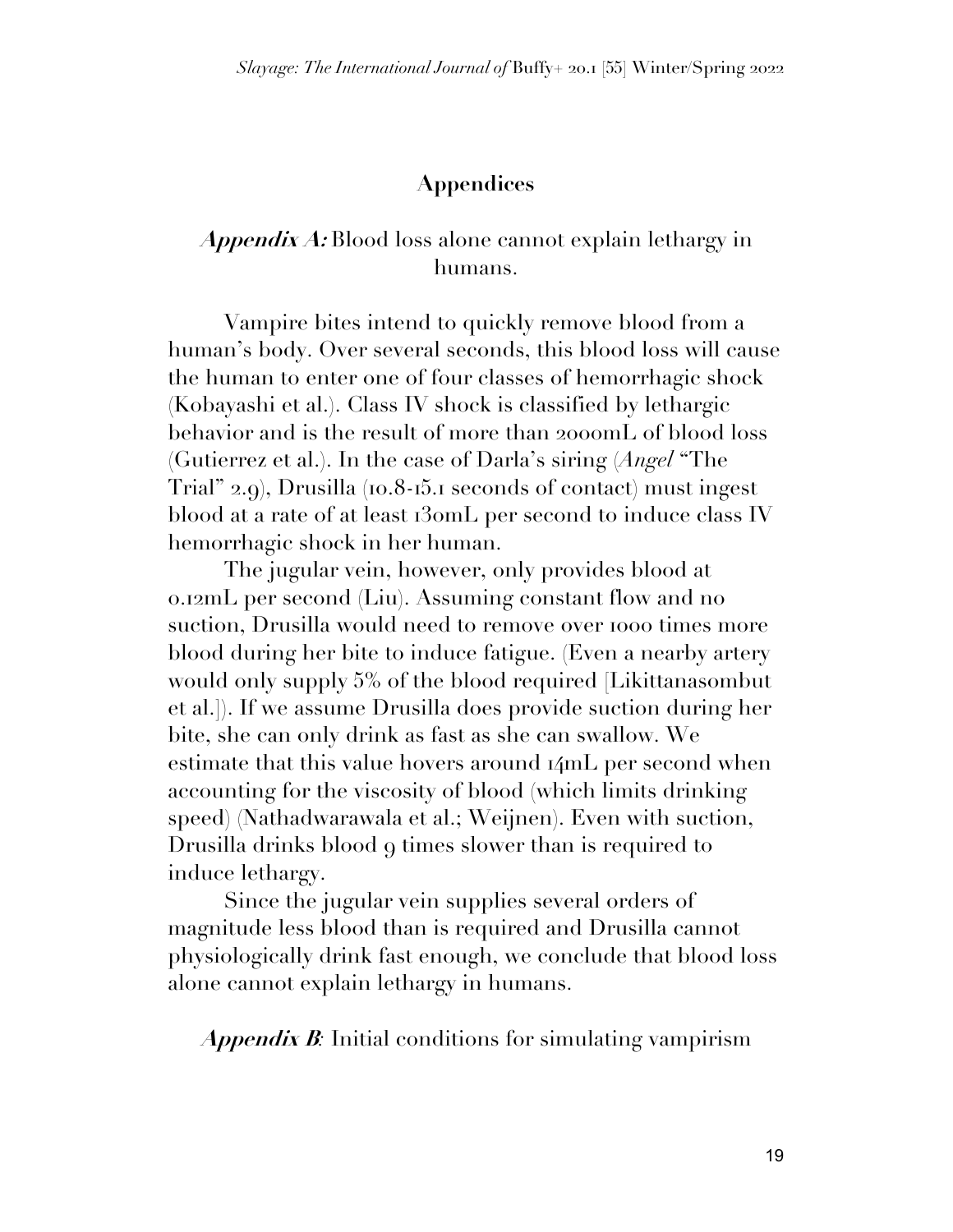Darla (*Angel* "The Trial" 2.9) ingests blood for at least 9.7 seconds before a camera cut obscures our measurements. We can use our previous estimate for Drusilla's drinking rate  $(A$ ppendix  $A)$  to predict that Darla drinks, at most, 100mL of vampire blood. Patients with dengue virus have approximately  $10<sup>6</sup>$  viruses per mL of blood (Onlamoon et al.). Extending this to vampirism allows us to calculate that Darla ingests  $10<sup>8</sup>$  total viruses. Using red blood cell densities from healthy humans, we conclude that after spreading evenly throughout the body, every microliter  $(L)$  of blood contains 5 viruses and  $10<sup>6</sup>$ healthy cells (Ballas).

Since 100mL serves as an upper bound for exposure, we also repeated our simulations for cases where Darla is exposed to less vampire blood. These cases only shift our x-axis in Figs. 1 and 2 rightward (slowing down the overall infection). In healthy humans, their immune system decisively intervenes and begins to "cure" vampirism after 7.2 hours (Fig. 1), 10.6 hours, and 13.8 hours at exposure rates of 100mL (Fig. 1), 10mL, and 1mL, respectively.

#### **Appendix C:** Modeling architecture

Our model used a series of four differential equations (as outlined in Nuraini et al.),

$$
\frac{dS}{dt} = \mu - \alpha S - aSV
$$
  

$$
\frac{dI}{dt} = aSV - \beta I - vIZ
$$
  

$$
\frac{dV}{dt} = kl - \gamma V - aSV
$$
  

$$
\frac{dZ}{dt} = \eta + cl + dIZ - \delta Z
$$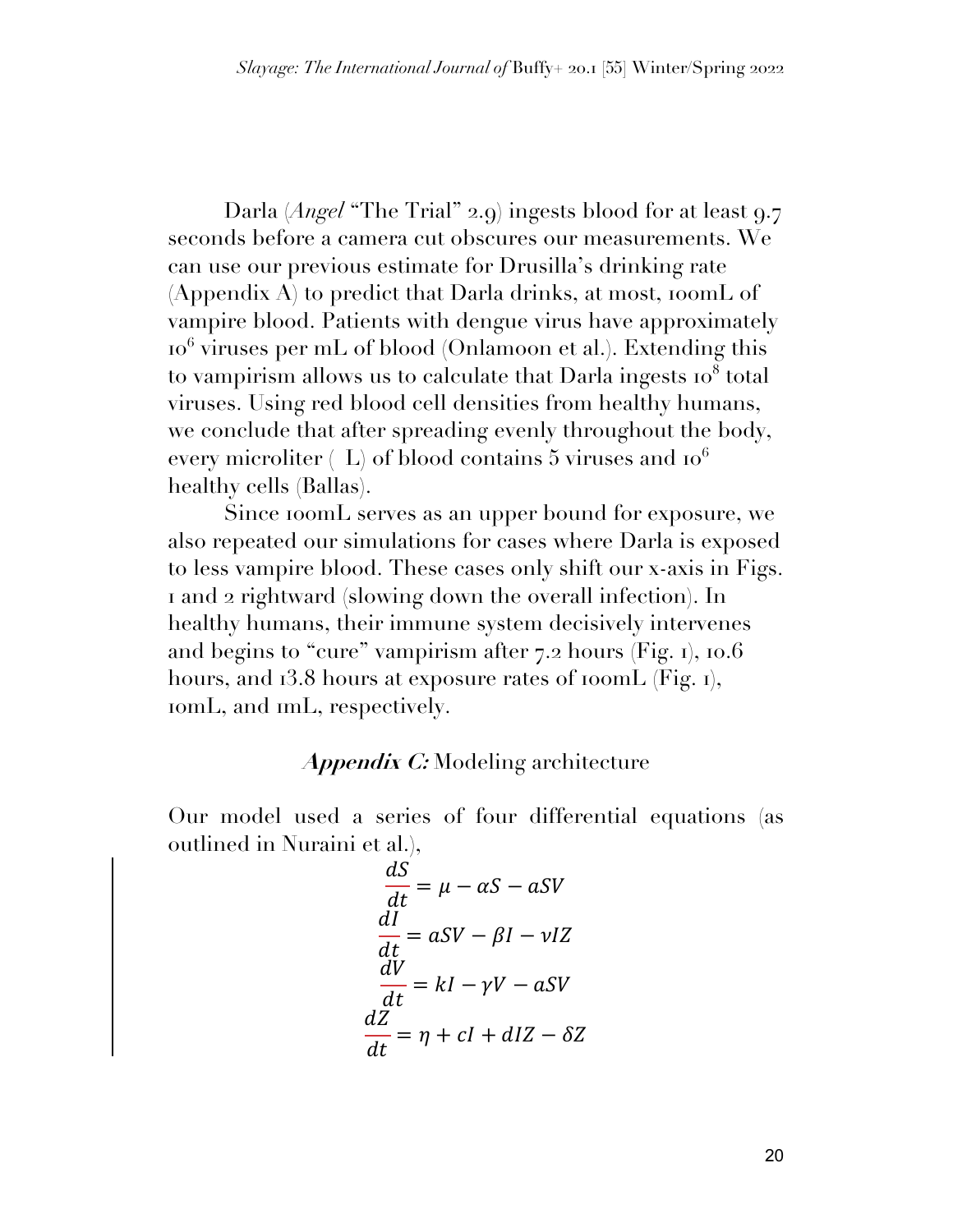In brief, viruses  $(V)$  spread by infecting healthy cells  $(S)$  at rate  $a$ . Infected cells  $(I)$  then produce more viruses at rate  $k$ . Immune cells  $(Z)$  react by increasing production  $(c, d)$  and continuously clearing viruses  $(\gamma)$  and infected cells  $(\nu)$ . This model considers death rates for healthy cells  $(1/\alpha)$ , infected cells  $(1/\beta)$ , and immune cells  $(1/\delta)$ , as well as production rates of healthy cells  $(\mu)$  and immune cells  $(\eta)$ .

To investigate vampirism, we consider four specific cases of the model.

- Case A consists of a healthy immune system using clinical parameters from Nuraini et al. and initial conditions from *Appendix B*.
- Case B assumes that a lengthy vampire bite completely immobilizes a human's immune system. We use the same parameters as case A, except for  $\nu = \gamma = c = d = 0$ .
- Case C considers initial bites of various lengths that linearly degrade the human's immune system such that,

$$
\frac{dv}{dt} = -\frac{v_0}{\tau}
$$

Where  $\tau$  is our deterioration time (in days, according to Nuraini et al.) and  $v_0$  is our clinically held value for  $v$  in case A. Variables  $\gamma$ , c, d receive the same treatment. Here,  $v(t = 0) = v_0$  and  $v(t = \tau) = 0$ , our nulled value in case B. We require that  $v(t) \ge 0$  throughout the entire simulation.

Case D features a very simplified recovery such that,

$$
\begin{cases}\n\frac{dv}{dt} = -\frac{v_0}{\tau} & t < r \\
\frac{dv}{dt} = +\frac{v_0}{\tau} & t \ge r\n\end{cases}
$$

where  $r$  is the time at which recovery begins. Variables  $\gamma$ , c, d receive the same treatment. This represents an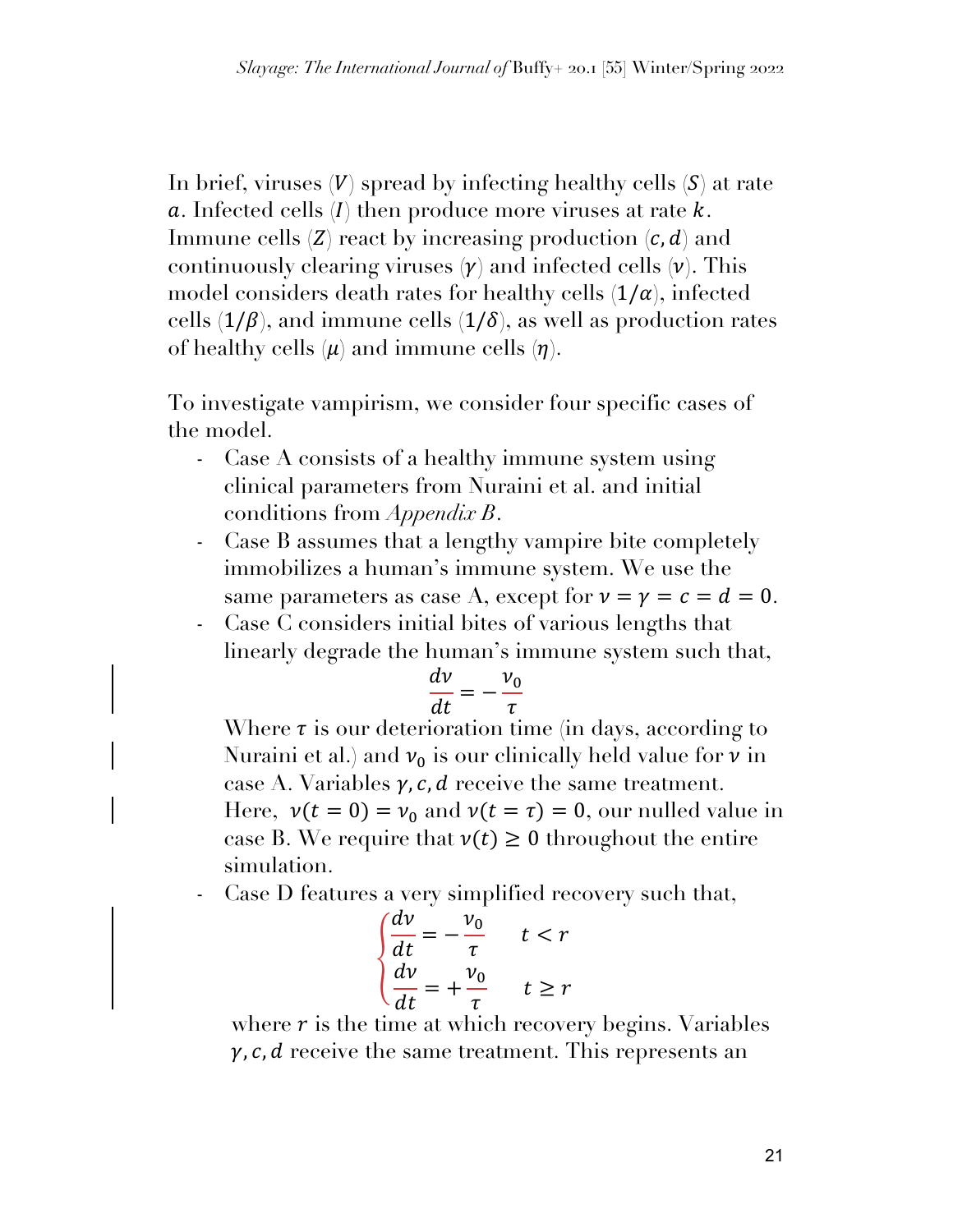immediate turnaround; as soon as a human receives treatment, they begin to recover at the same speed they were originally declining. We require that  $0 < v(t) \leq$  $v(t = 0)$  throughout the entire simulation.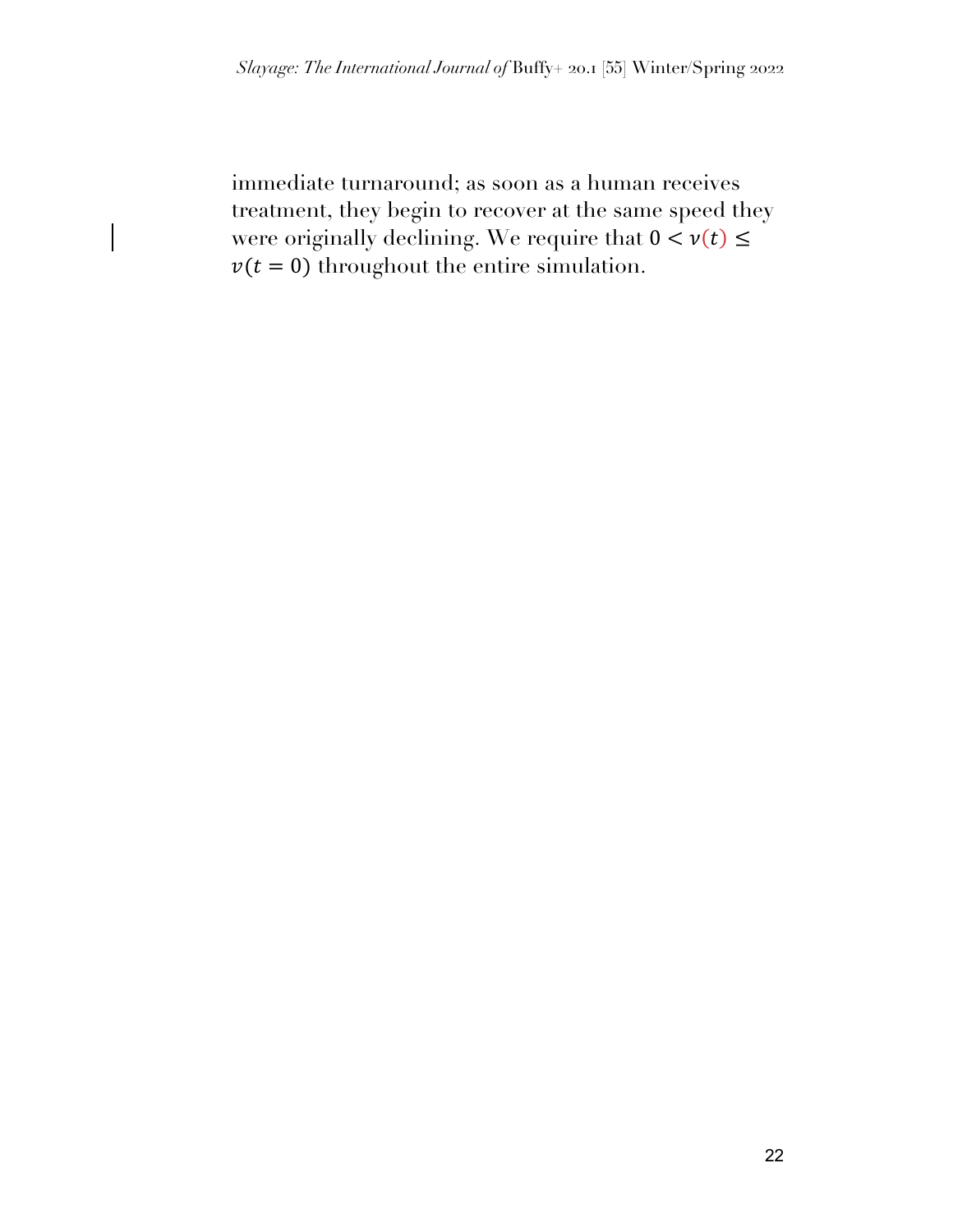

Appendix D: The time by which siring is reversible as a function of the vampire venom potency and the amount of vampire blood ingested by a human. Results are based on a simple recovery model (case D, Appendix C). The minimum window for recovery after a bite with potent venom is 5.9 hours after 174mL of ingestion.

#### **Notes**

<sup>&</sup>lt;sup>1</sup> Editors' note: Compare Philip E. Devine's "The Logic of Fiction."

<sup>2</sup> Alonna Gunn (*Angel* "War Zone" 1.20) is bitten by three vampires during daylight hours and is completely turned by that evening. Kralik (*BtVS*,

<sup>&</sup>quot;Helpless" 3.12) sires a prison guard before a subsequent personnel shift, saying "Ah, you're up. I was afraid I drained you too much. I do that sometimes." This might suggest a lengthier drainage can lead to a lengthier time until rising.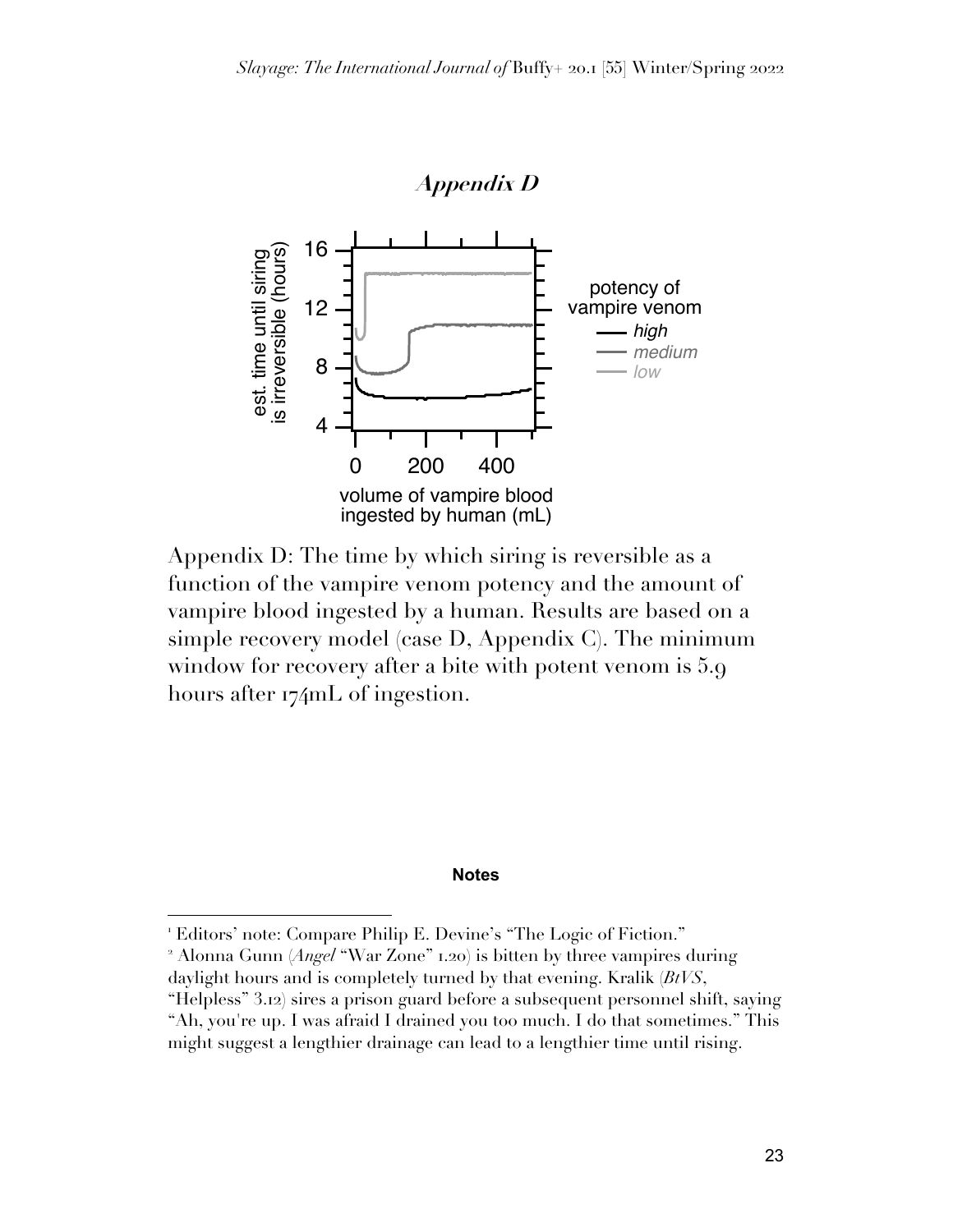<sup>&</sup>lt;sup>3</sup> Buffy has turned into a vampire previously (albeit temporarily and from a nonvampiric source), suggesting that Buffy's failed siring by Dracula may not extend from her Slayer powers alone (*BtVS* "Nightmares" 1.10).

<sup>&</sup>lt;sup>4</sup> There are some cases where a vampire can revert back to their human form, but require external factors (such as the blood of a Mohra demon, for instance) (*Angel* "I Will Remember You" 1.8).

<sup>&</sup>lt;sup>5</sup> Doyle, a half-demon, mentions that he is physically stronger in his demon form (*Angel* "The Bachelor Party" 1.7; *Angel* "Hero" 1.9)). However, this may not generalize to vampires.

 $6$  The authors would like to express sincere thanks to P. Mardoum for kindly critiquing an early version of this manuscript and to B. Sperry for aiding the development of ideas. They also thank the peer reviewers at *Slayage*, whose feedback was extremely valuable for improving the communication of scientific ideas to a multidisciplinary audience.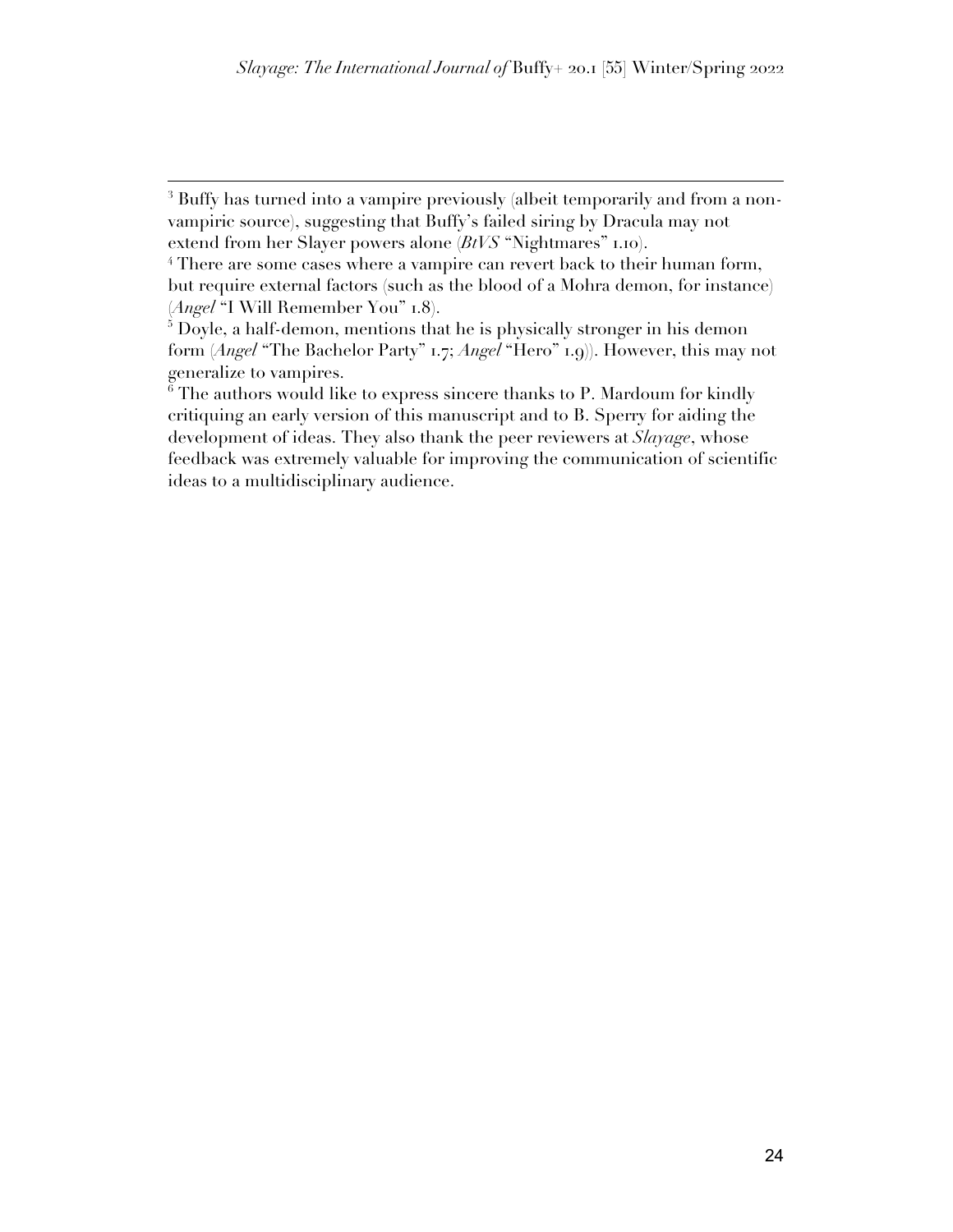#### **Works Cited**

- Ando, K., et al. "Hemodynamic Effects of Calcitonin Gene-Related Peptide in Spontaneously Hypertensive Rats." *American Journal of Physiology-Regulatory, Integrative and Comparative Physiology*, vol. 258, no. 2, Feb. 1990, pp. R425–29. *physiology.org (Atypon)*, doi:10.1152/ajpregu.1990.258.2.R425.
- "Angel." *Buffy the Vampire Slayer*, Season 1, Episode 7, Mutant Enemy, 1997, written by David Greenwalt, directed by Scott Brazil, Twentieth Century Fox (DVD).
- Arora, G., Freeman, R. "Oral Health and Addiction: Consequences of Substance Use." *Textbook of Addiction Treatment*, edited by Nady el-Guebaly et al. Springer, Cham, 2021, pp. 1062-1073.. https://doi.org/10.1007/978-3-030-36391-8\_75
- "The Bachelor Party." *Angel*, Season 1, Episode 7, Mutant Enemy, 1999, written by Tracey Stern, directed by David Straiton, Twentieth Century Fox (DVD).
- Ballas, S. K. "Erythrocyte Concentration and Volume Are Inversely Related." *Clinica Chimica Acta; International Journal of Clinical Chemistry*, vol. 164, no. 2, Apr. 1987, pp. 243–44.
- "Becoming, Part 2." *Buffy the Vampire Slayer*, Season 2, Episode 13, Mutant Enemy, 1998, written and directed by Joss Whedon, Twentieth Century Fox (DVD).
- Borgna-Pignatti, C., and S. Zanella. "Pica as a Manifestation of Iron Deficiency*." Expert Review of Hematology* vol. 9, no. 11, 2016, pp. 1075-1080. doi: 10.1080/17474086.2016.1245136.
- Brenchley, Jason M., and Daniel C. Douek. "Microbial Translocation Across the GI Tract." *Annual Review of Immunology*, vol. 30, no. 1, Apr. 2012, pp. 149–73. *Crossref*, doi:10.1146/annurev-immunol-020711-075001.
- "Bring on the Night." *Buffy the Vampire Slayer*, Season 7, Episode 10, Mutant Enemy, 2002, written by Marti Noxon and Douglas Petrie, directed by David Grossman, Twentieth Century Fox (DVD).
- "Buffy vs. Dracula." *Buffy the Vampire Slayer*, Season 5, Episode 1, Mutant Enemy, 2000, written by Marti Noxon, directed by David Solomon, Twentieth Century Fox (DVD).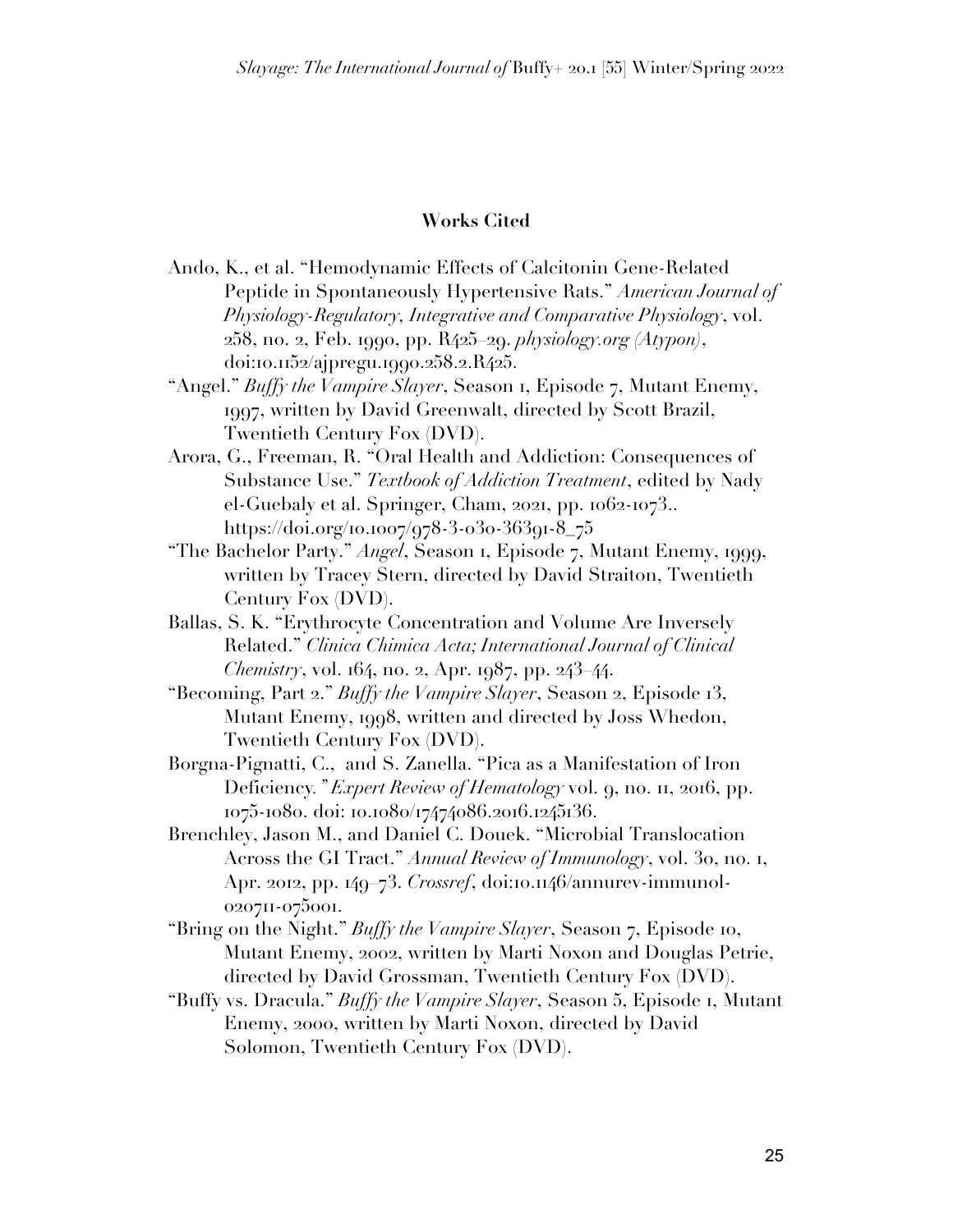- "Conversations with Dead People." *Buffy the Vampire Slayer*, Season 7, Episode 7, 2002, written by Jane Espensen and Drew Goddard, directed by Nick Marck, Twentieth Century Fox (DVD).
- Cook T. B., et al. "'Latent' Infection with Toxoplasma Gondii: Association with Trait Aggression and Impulsivity in Healthy Adults." *Journal of Psychiatric Research* vol. 60, 2015, pp. 87-94. doi: 10.1016/j.jpsychires.2014.09.019.
- Cooper, David K. C. "Porcine Red Blood Cells as a Source of Blood Transfusion in Humans." *Xenotransplantation*, vol. 10, no. 5, 2003, pp. 384–86. https://doi.org/10.1034/j.1399-3089.2003.00092.x.
- Darega, Birhanu et al. "Voluntary Blood Donation Practices and Associated Factors among Regular Undergraduate Madawalabu University Students, Southeast Ethiopia: A Facility Based Cross Sectional Study." *Journal of Blood Disorders & Transfusion*, vol. s5, 2015. https://doi.org/10.4172/2155-9864.1000S5-005.
- "Darla." *Angel*, Season 2, Episode 7, Mutant Enemy, 2000, written and directed by Tim Minear, Twentieth Century Fox (DVD).
- Deitch, Edwin A. "The Role of Intestinal Barrier Failure and Bacterial Translocation in the Development of Systemic Infection and Multiple Organ Failure." *Archives of Surgery*, vol. 125, no. 3, Mar. 1990, pp. 403–04. *jamanetwork.com*, doi:10.1001/archsurg.1990.01410150125024.
- Del Vecchio, Alessandro, et al. "The Increase in Muscle Force after 4 Weeks of Strength Training Is Mediated by Adaptations in Motor Unit Recruitment and Rate Coding." *The Journal of Physiology*, vol. 597, no. 7, Apr. 2019, pp. 1873–87. *PubMed*, doi:10.1113/JP277250.
- Derikx, Joep P. M., et al. "New Insight in Loss of Gut Barrier during Major Non-Abdominal Surgery." *PLOS ONE*, vol. 3, no. 12, Dec. 2008, p. e3954. *PLoS Journals*, doi:10.1371/journal.pone.0003954.
- Devine, Philip E. "The Logic of Fiction." *Philosophical Studies: An International Journal for Philosophy in the Analytic Tradition*, vol. 26, no.  $5/6$ , pp.  $38q-3qq$ . https://www.jstor.org/stable/4318909?seq=2.
- "Dopplegängland." *Buffy the Vampire Slayer*, Season 3, Episode 16, Mutant Enemy, written and directed by Joss Whedon, Twentieth Century Fox (DVD).
- Freedland, Julian. *Jfreedland/VirusModeling*. 2019. GitHub, 2019. *GitHub*, https://github.com/jfreedland/virusModeling.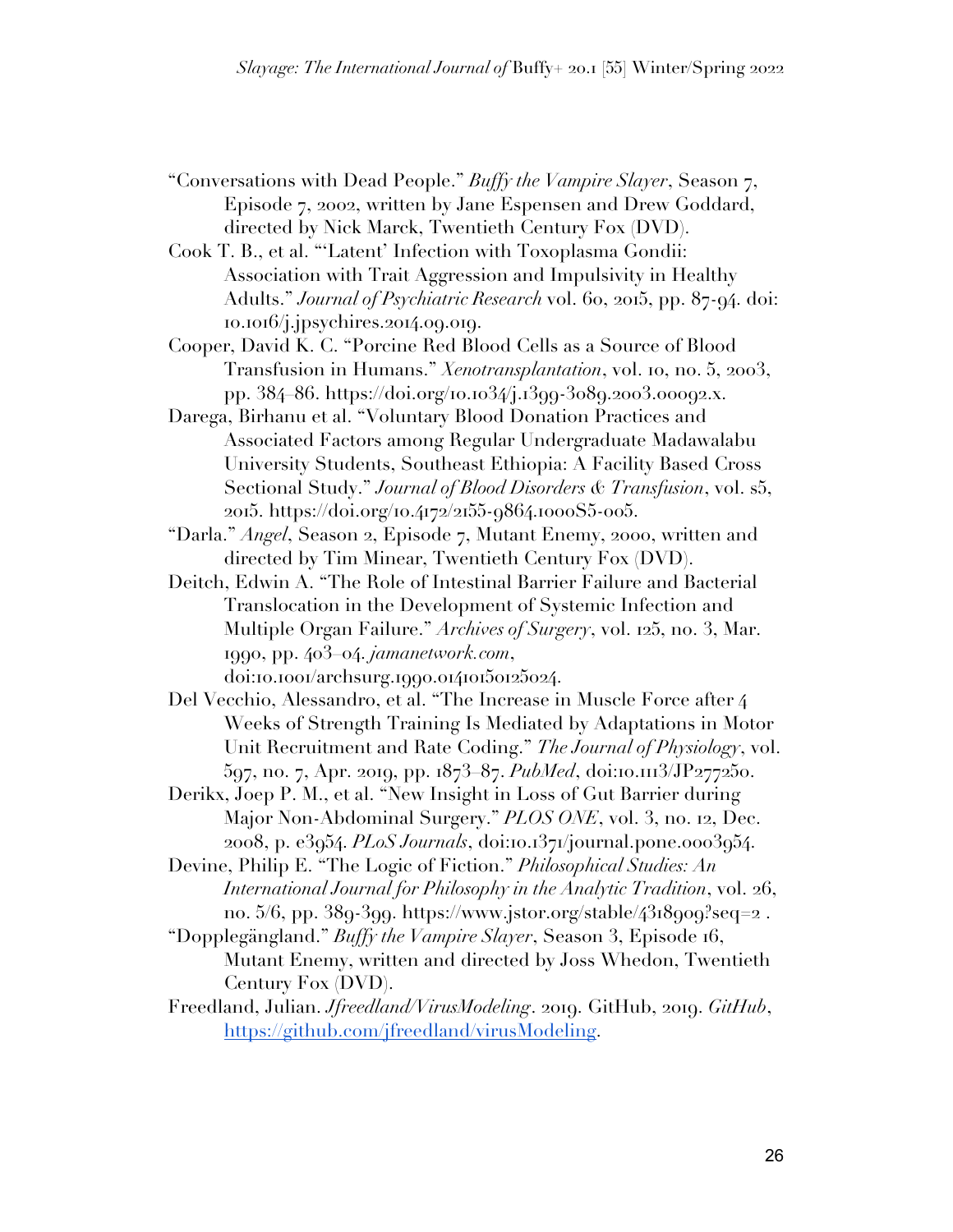- Freedland, Julian. "Vampire Slaying in *Buffy the Vampire Slayer* May Result from Disrupted Ion Signaling." *Slayage: The Journal of Whedon Studies*, vol. 18, no. 2 [52], Summer/Fall 2020, pp. 64-84. https://www.whedonstudies.tv/uploads/2/6/2/8/26288593/18.2\_freed land\_physics.formatted.1.pdf.
- Fung, Mark. "Re: What Is the Calorie Content (Not Weight) of a Pint of Blood?" http://www.madsci.org/posts/archives/1999- 08/935553476.Me.r.html. Accessed 24 Apr. 2022.
- Geller, Len. "'Normal Again' and 'The Harvest': The Subversion and Triumph of Realism in *Buffy*." *Slayage:The Journal of the Whedon Studies Association*, vol. 8 no. 4 [32], 2011, para. 1-27. https://www.whedonstudies.tv/uploads/2/6/2/8/26288593/geller\_sla  $yage_8.4.pdf$ .
- Goulson, D. "Wipfelkrankheit: Modification of Host Behaviour during Baculoviral Infection." *Oecologia*, vol. 109, no. 2, Jan. 1997, pp. 219–28. *PubMed*, doi:10.1007/s004420050076.
- "Graduation Day, Part 1." *Buffy the Vampire Slayer*, Season 3, Episode 21, Mutant Enemy, 1999, written and directed by Joss Whedon, Twentieth Century Fox (DVD).
- "Graduation Day, Part 2." *Buffy the Vampire Slayer*, Season 3, Episode 21, Mutant Enemy, 1999, written and directed by Joss Whedon, Twentieth Century Fox (DVD).
- Gutierrez, Guillermo, et al. "Clinical Review: Hemorrhagic Shock." *Critical Care*, vol. 8, no. 5, 2004, pp. 373–81. *PubMed Central*, doi:10.1186/cc2851.
- Hamblin, Steven, and Mark M. Tanaka. "Behavioural Manipulation of Insect Hosts by Baculoviridae as a Process of Niche Construction." *BMC Evolutionary Biology*, vol. 13, Aug. 2013, p. 170. *PubMed Central*, doi:10.1186/1471-2148-13-170.
- "The Harvest." *Buffy the Vampire Slayer*, Season 1, Episode 2, Mutant Enemy, 1997, written by Joss Whedon, directed by John Kretchmer, Twentieth Century Fox (DVD).
- "Helpless." *Buffy the Vampire Slayer*, Season 3, Episode 12, Mutant Enemy, 1999, written by David Fury, directed by James A. Contner, Twentieth Century Fox (DVD).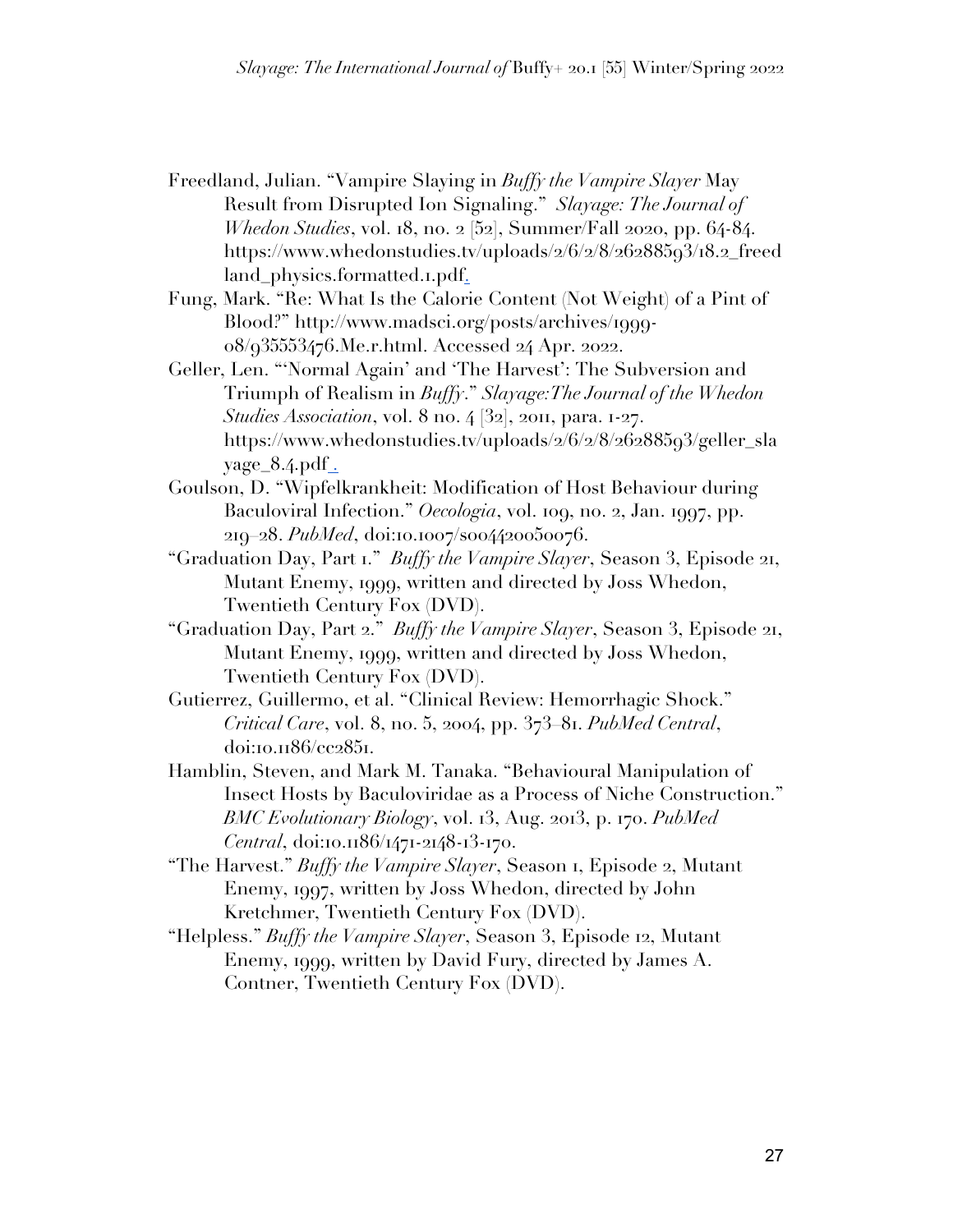- "Hero." *Angel,* Season 1, Episode 9, Mutant Enemy, 1999, written by Howard Gordon and Tim Minear, directed by Tucker Gates, Twentieth Century Fox (DVD).
- "Hush." *Buffy the Vampire Slayer*, Season 4, Episode 10, Mutant Enemy, 1999, written and directed by Joss Whedon.
- "I Will Remember You." *Angel*, Season 1, Episode 8, Mutant Enemy, 1999, written by David Greenwalt and Jeannine Renshaw, directed by David Grossman, Twentieth Century Fox (DVD).
- "The Initiative." *Buffy the Vampire Slayer*, Season 4, Episode 7, Mutant Enemy, 1999, written by Douglas Petrie, directed by James A. Contner, Twentieth Century Fox (DVD).
- "Innocence." *Buffy the Vampire Slayer*, Season 2, Episode 14, Mutant Enemy, 1998, written and directed by Joss Whedon, Twentieth Century Fox (DVD).
- "Into the Woods." *Buffy the Vampire Slayer*, Season 5, Episode 10, 2000, written and directed by Marti Noxon, Twentieth Century Fox (DVD).
- Kakumanu, Rahini, et al. "Vampire Venom: Vasodilatory Mechanisms of Vampire Bat (Desmodus Rotundus) Blood Feeding." *Toxins*, vol. 11, no. 1, Jan. 2019, p. 26. *Crossref*, doi:10.3390/toxins11010026.
- Kobayashi, Leslie, et al. "Hypovolemic Shock Resuscitation." *Surgical Clinics of North America*, vol. 92, no. 6, Dec. 2012, pp. 1403–23. *ScienceDirect*, doi:10.1016/j.suc.2012.08.006.
- Likittanasombut, Pornpatr, et al. "Volume Flow Rate of Common Carotid Artery Measured by Doppler Method and Color Velocity Imaging Quantification (CVI-Q)." *Journal of Neuroimaging*, vol. 16, no. 1, 2006, pp. 34–38. *Wiley Online Library*, doi:10.1177/1051228405001523.
- Liu, Manju. "Measuring Brain Iron In Healthy Controls And Accessing Venous Abnormalities In Parkinson's Disease Using MRI." *Wayne State University Dissertations*, Jan. 2014,

https://digitalcommons.wayne.edu/oa\_dissertations/989.

Magnusson, Gurt. "Being a Vampire Sucks: Regarding the Anonymous Vampires in *Buffy the Vampire Slayer*." *Slayage: The Journal of the Whedon Studies Association,* vol. 9, no. 1 [33], 2011, para. 1-13. https://www.whedonstudies.tv/uploads/2/6/2/8/26288593/magnusso n\_slayage\_9.1.pdf .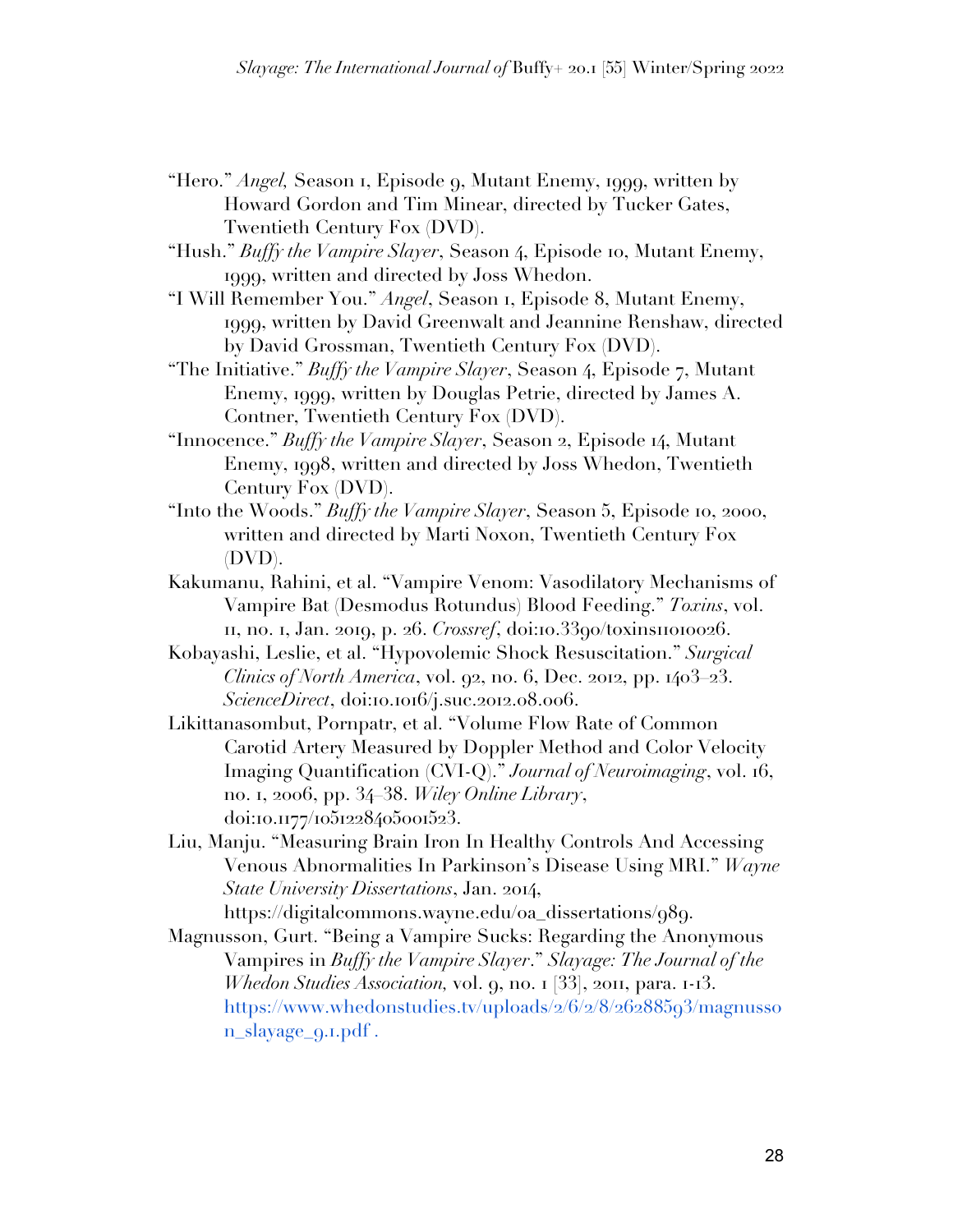- Mash, Deborah C. "Excited Delirium and Sudden Death: A Syndromal Disorder at the Extreme End of the Neuropsychiatric Continuum." *Frontiers in Physiology*, vol. 7, 2016, p. 435. *PubMed*, doi:10.3389/fphys.2016.00435.
- Nathadwarawala, K. M., et al. "A Timed Test of Swallowing Capacity for Neurological Patients." *Journal of Neurology, Neurosurgery & Psychiatry*, vol. 55, no. 9, Sept. 1992, pp. 822–25. *DOI.org (Crossref)*, doi:10.1136/jnnp.55.9.822.
- "Nightmares." *Buffy the Vampire Slayer*, Season 1, Episode 10, 1997, Mutant Enemy, written by David Greenwalt, directed by Bruce Seth Green, Twentieth Century Fox (DVD).
- Nuraini, Nuning, et al. "A With-in Host Dengue Infection Model with Immune Response." *Mathematical and Computer Modelling*, vol. 49, no. 5, Mar. 2009, pp. 1148–55. *ScienceDirect*, doi:10.1016/j.mcm.2008.06.016.
- O'Neill, Matthew C., et al. "Chimpanzee Super Strength and Human Skeletal Muscle Evolution." *Proceedings of the National Academy of Sciences of the United States of America*, vol. 114, no. 28, July 2017, pp. 7343–48. *PubMed Central*, doi:10.1073/pnas.1619071114.
- Onlamoon, Nattawat, et al. "Dengue Virus–Induced Hemorrhage in a Nonhuman Primate Model." *Blood*, vol. 115, no. 9, Mar. 2010, pp. 1823–34. *www.bloodjournal.org*, doi:10.1182/blood-2009-09-242990.
- "Prophecy Girl." *Buffy the Vampire Slayer*, Season 1, Episode 12, Mutant Enemy, 1997, written and directed by Joss Whedon, Twentieth Century Fox (DVD).
- "Reunion." *Angel*, Season 2, Episode 10, Mutant Enemy, 2000, written by Tim Minear and Shawn Ryan, directed by James A. Contner, Twentieth Century Fox (DVD).
- Ruggiero, Carmelinda, et al. "High Basal Metabolic Rate Is a Risk Factor for Mortality: The Baltimore Longitudinal Study of Aging." *The Journals of Gerontology. Series A, Biological Sciences and Medical Sciences*, vol. 63, no. 7, July 2008, pp. 698–706. *PubMed*, doi:10.1093/gerona/63.7.698.
- Takeuchi, Asia, et al. "Excited Delirium." *Western Journal of Emergency Medicine*, vol. 12, no. 1, Feb. 2011, pp. 77–83.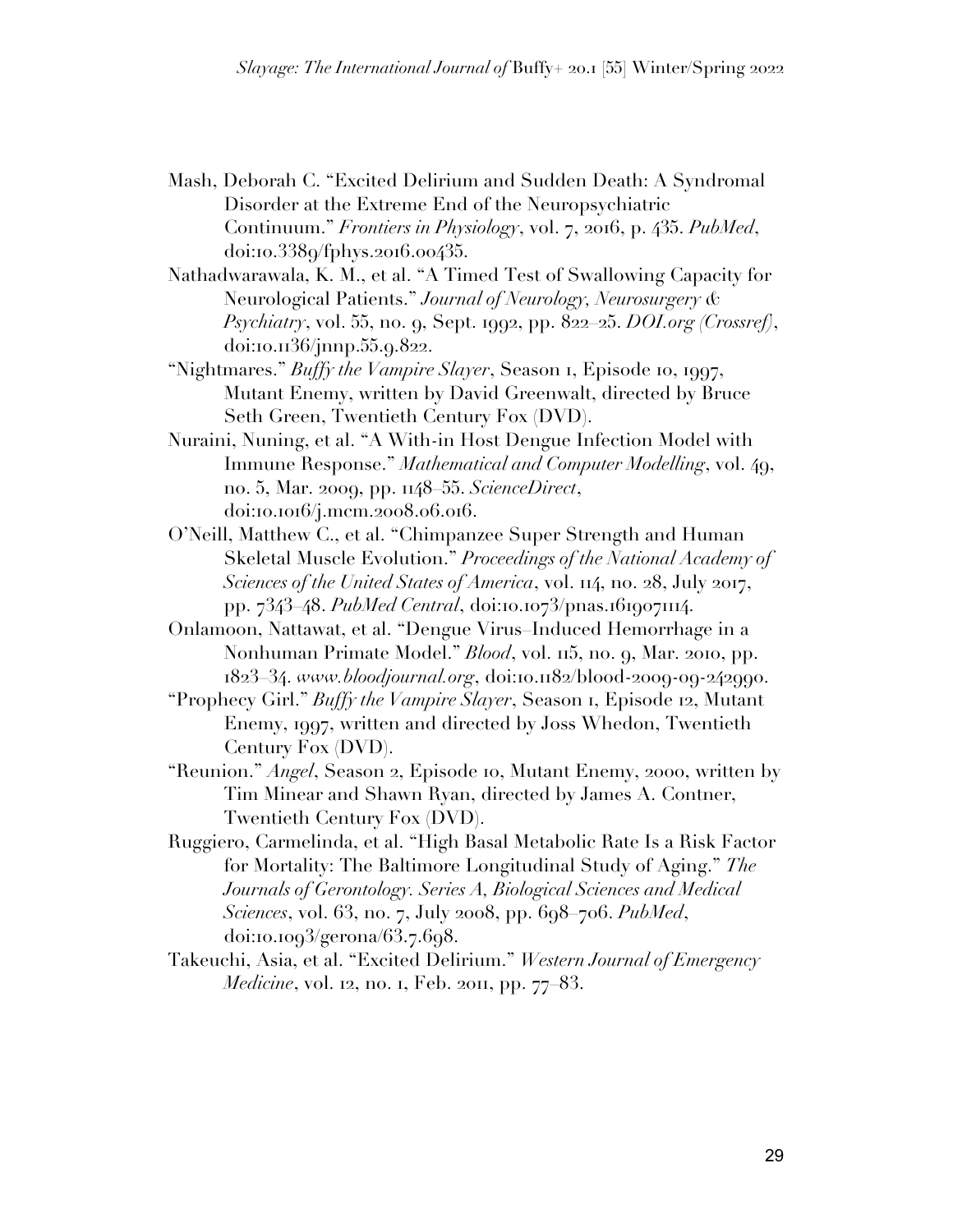- Sajiki, Y., et al. "Tick Saliva-Induced Programmed Death-1 and PDligand 1 and Its Related Host Immunosuppression*." Scientific Reports* vol. 11, Article 1063, 2021.
- "School Hard." *Buffy the Vampire Slayer*, Season 2, Episode 3, 1997, written by David Greenwalt, directed by John Kretchmer, Twentieth Century Fox (DVD).
- Šimo L, Kazimirova M, Richardson J, Bonnet SI. "The Essential Role of Tick Salivary Glands and Saliva in Tick Feeding and Pathogen Transmission*." Frontiers in Cellular and Infection Microbiology* vol. 7, 2017, Article 281. doi: 10.3389/fcimb.2017.00281
- Singh, Amrit Pal. "Medicinal Leech Therapy (Hirudotherapy): A Brief Overview." *Complementary Therapies in Clinical Practice*, vol. 16, no. 4, Nov. 2010, pp. 213–15. https://doi.org/10.1016/j.ctcp.2009.11.005.
- "Sleep Tight." *Angel*, Season 3, Episode 16, Mutant Enemy, 2002, written by David Greenwalt, directed by Terrence O'Hara, Twentieth Century Fox (DVD).
- Smood, Benjamin, et al. "Genetically-Engineered Pigs as Sources for Clinical Red Blood Cell Transfusion: What Pathobiological Barriers Need to Be Overcome?" *Blood Reviews*, vol. 35, May 2019, pp. 7–17. https://doi.org/10.1016/j.blre.2019.01.003.
- "Something Blue." *Buffy the Vampire Slayer*, Season 4, Episode 9, Mutant Enemy, 1999, written by Tracey Forbes, directed by Nick Marck, Twentieth Century Fox (DVD).
- Springer US, 1977. *www.springer.com*, https://www.springer.com/us/book/9781468423211.
- "The Trial." *Angel*, Season 2, Episode 9, Mutant Enemy, 2000, written by Douglas Petrie and Tim Minear, directed by Bruce Seth Green, Twentieth Century Fox (DVD).
- "War Zone." *Angel*, Season 1, Episode 20, Mutant Enemy, 2000, written by Garry Campbell, directed by David Straiton, Twentieth Century Fox (DVD).
- Weijnen, J., and Joseph Mendelson, editors. *Drinking Behavior: Oral Stimulation, Reinforcement, and Preference*. Plenum Press, 1977.
- "Welcome to the Hellmouth." *Buffy the Vampire Slayer*, Season 1, Episode 1, Mutant Enemy, 1997, written by Joss Whedon, directed by Charles Martin Smith, Twentieth Century Fox (DVD).